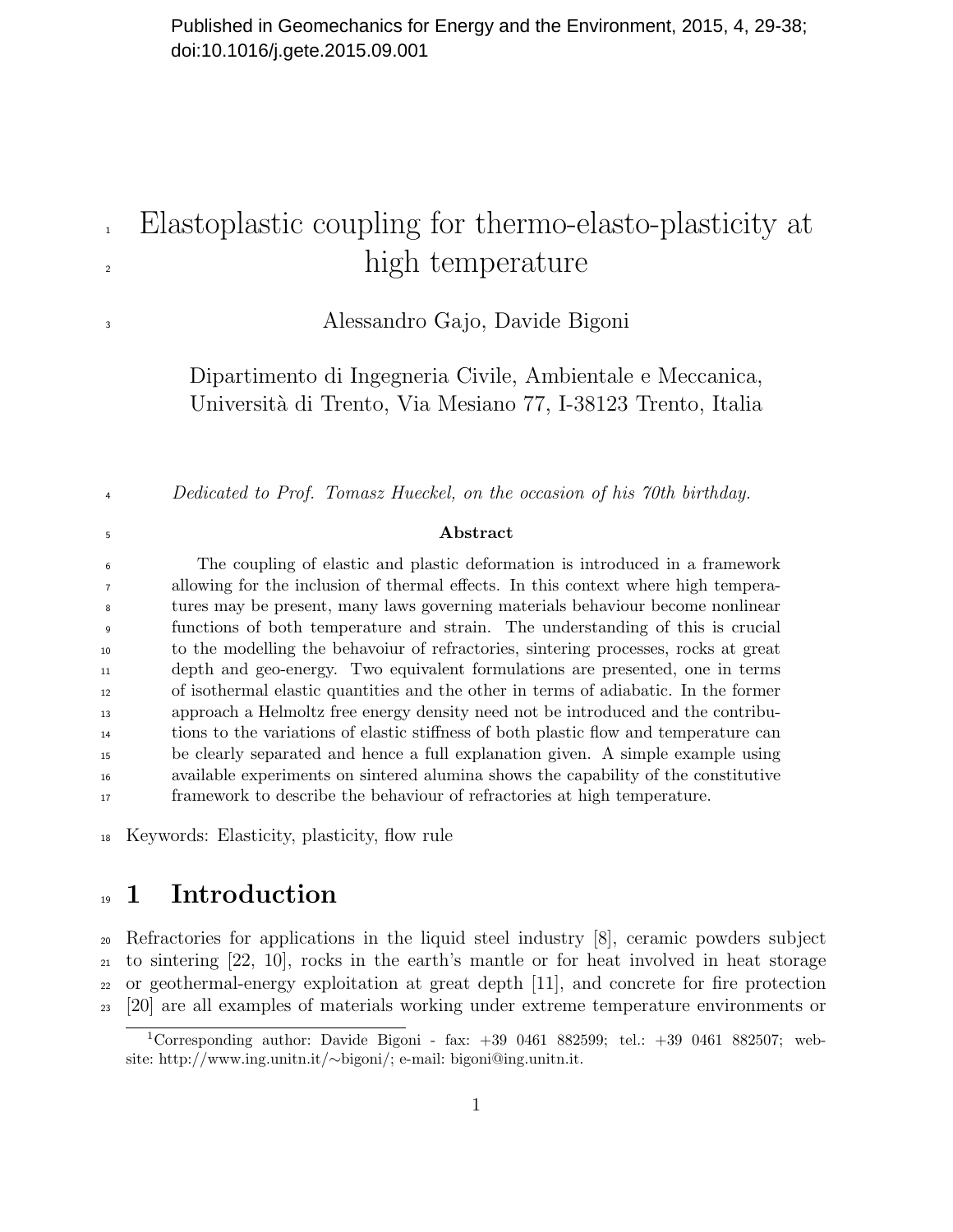subject to high temperature excursions. In all these cases plastic flow which is caused by sliding between grains, nucleation and growth of pores and microcracks affects the elastic properties of the materials. These phenomena can be modelled using the concept of elastoplastic coupling, a concept that was pioneered and developed by Tomasz Huekel  $_{28}$  [16, 17, 18, 21, 4], to whom this article is dedicated. In the above-mentioned materi- als, temperature is known to influence yielding, hardening, and elasticity, but it may have antagonistic effects on damage, so that, while a thermal shock can microfracture a brittle material, adhesion between particles occurs during sintering and an analogous phenomenon of microfracture healing may happen as a consequence of local melting at crack surfaces in fissured rock.

Research on elastoplastic coupling has developed to include multisurface effects [5], models for the densification processes of granulates [23],[24], [25], [26] and models for the mechanical response of sand [12]. This has proved to be of crucial importance in capturing strain localization in granular media under drained conditions [14], [15]. An important step forward in this activity was the realization that assuming normality for the rate of irreversible strain (rather than of plastic strain) to the yield surface implies that the constitutive operator is symmetric [14], an observation which becomes crucial in the definition of maximum dissipation.

 The present article is focused on a class of materials displaying only reversible strain when subjected to thermal load/unload cycles, with the stress state lying within the yield surface. This reversibility is typical of single-constituent refractory materials (such as sintered alumina [28, 9]) and implies that a temperature variation may produce plas- tic strain only if the stress state lies on the yield surface. This behaviour is in contrast with materials (made up with various constituents of different thermal expansion coeffi- cients [19]) displaying irreversible strains when subjected to thermal load/unload cycles at null applied stresses, thus involving a complex coupling between plastic strain and temperature. The purpose of the present article is to develop the formulation of elasto- plastic coupling for the modelling of thermoplastic behaviour of rock-like and refractory materials. The main complication here arises from the fact that several constitutive laws, usually assumed to be linear, become nonlinear for high temperature excursions <sup>54</sup> and functions of both plastic strain (which measures the damage of the material) and temperature. Therefore, following [2], the formulation will first be introduced as a direct extension of elastoplastic coupling under isothermal conditions (Section 2.1), which does not require the introduction of a free energy density function, and later transformed in to an adiabatic form (Section 2.2). The treatment is done in such a way that the contri- butions of elastoplastic coupling and of temperature on variation of elastic stiffness are clearly separated. This separation is crucial to describe the sometimes contrasting effects of damage (reducing the elastic stiffness) and temperature (which, when extreme, may  $\epsilon_2$  induce melting and damage healing). Finally, an application is presented to describe the sintering of a ceramic powder or refractory material in which the self-healing occurs with exposure to high temperature. (Section 3). The example is calibrated using data exper-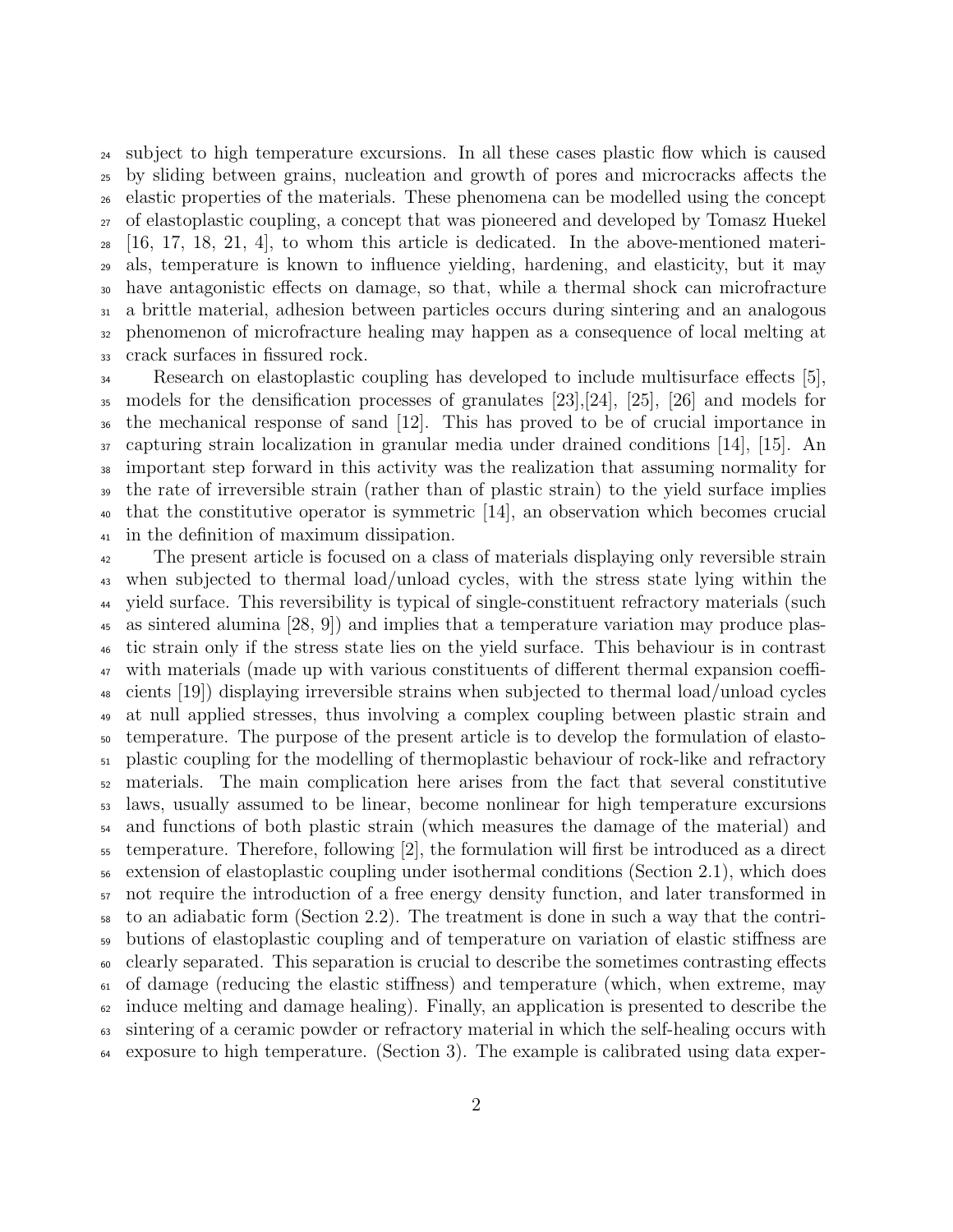<sup>65</sup> iments with sintered alumina and shows the capability of the constitutive framework for <sup>66</sup> the description of rock-like materials at high temperature.

### <sup>67</sup> 2 Thermoplastic constitutive equations

 Two formulations are introduced for thermo-elasto-plastic constitutive equations in which the plastic deformation influences the elastic response of the material ('elastoplastic cou- pling'), with a full account of all couplings related to the temperature effects. The first formulation, obtained as a direct extension of the elastoplastic coupling concept un- der isothermal conditions, does not require the introduction of a Helmholtz free energy density, while the second formulation does require its introduction, based on adiabatic quantities.

#### $75\,$  2.1 Formulation in isothermal form

<sup>76</sup> The strain  $\epsilon$  is additively decomposed into the elastic (subscript 'e'), plastic (subscript  $\tau_7$  'p'), and thermal (subscript 'T') parts as

$$
\boldsymbol{\epsilon} = \boldsymbol{\epsilon}_e + \boldsymbol{\epsilon}_p + \boldsymbol{\epsilon}_T,\tag{1}
$$

<sup>78</sup> where the thermal strain  $\epsilon_T$  can be a complicated tensorial function of the temperature  $\gamma_9$  variation  $\Delta T$ . In the case of isotropic response, the thermal strain is equal to

$$
\epsilon_T = \alpha_{(T)} \Delta T \mathbf{I}.\tag{2}
$$

80 where the thermal expansion coefficient  $\alpha(T)$  can be constant or assumed to be a function <sup>81</sup> of the temperature.

<sup>82</sup> The stress can be expressed as a function of the strain, of its plastic part, and of the <sup>83</sup> temperature

$$
\boldsymbol{\sigma} = \boldsymbol{\sigma} \left( \boldsymbol{\epsilon}, \boldsymbol{\epsilon}_p, T \right), \tag{3}
$$

<sup>84</sup> implying a precise choice of independent variables. For instance, the stress can be a <sup>85</sup> linear relation of the elastic strain through a fourth-order elastic tensor  $\mathbb{E}_i$ , which may <sup>86</sup> depend on both temperature and plastic strain, namely,  $\mathbb{E}_i(\epsilon_p, T)$ , so that

$$
\boldsymbol{\sigma} = \mathbb{E}_{i(\boldsymbol{\epsilon}_p,T)}[\boldsymbol{\epsilon} - \boldsymbol{\epsilon}_p] + \Delta T \mathbf{C}_{(\boldsymbol{\epsilon}_p,T)}.
$$
\n(4)

<sup>87</sup> The subscript ' $(\epsilon_p, T)$ ' highlights the functional dependence of the quantity on the plastic 88 strain and the temperature. In equation  $(4)$ , C is a second-order symmetric tensor, that, <sup>89</sup> in the particular case of isotropic thermal strain and isotropic elastic bulk response, <sup>90</sup> reduces to

$$
\Delta T \mathbf{C}_{(\boldsymbol{\epsilon}_p, T)} = -\mathbb{E}_{i(\boldsymbol{\epsilon}_p, T)}[\boldsymbol{\epsilon}_T] = -3K_{i(\boldsymbol{\epsilon}_p, T)}\alpha_{(T)}\Delta T \mathbf{I},\tag{5}
$$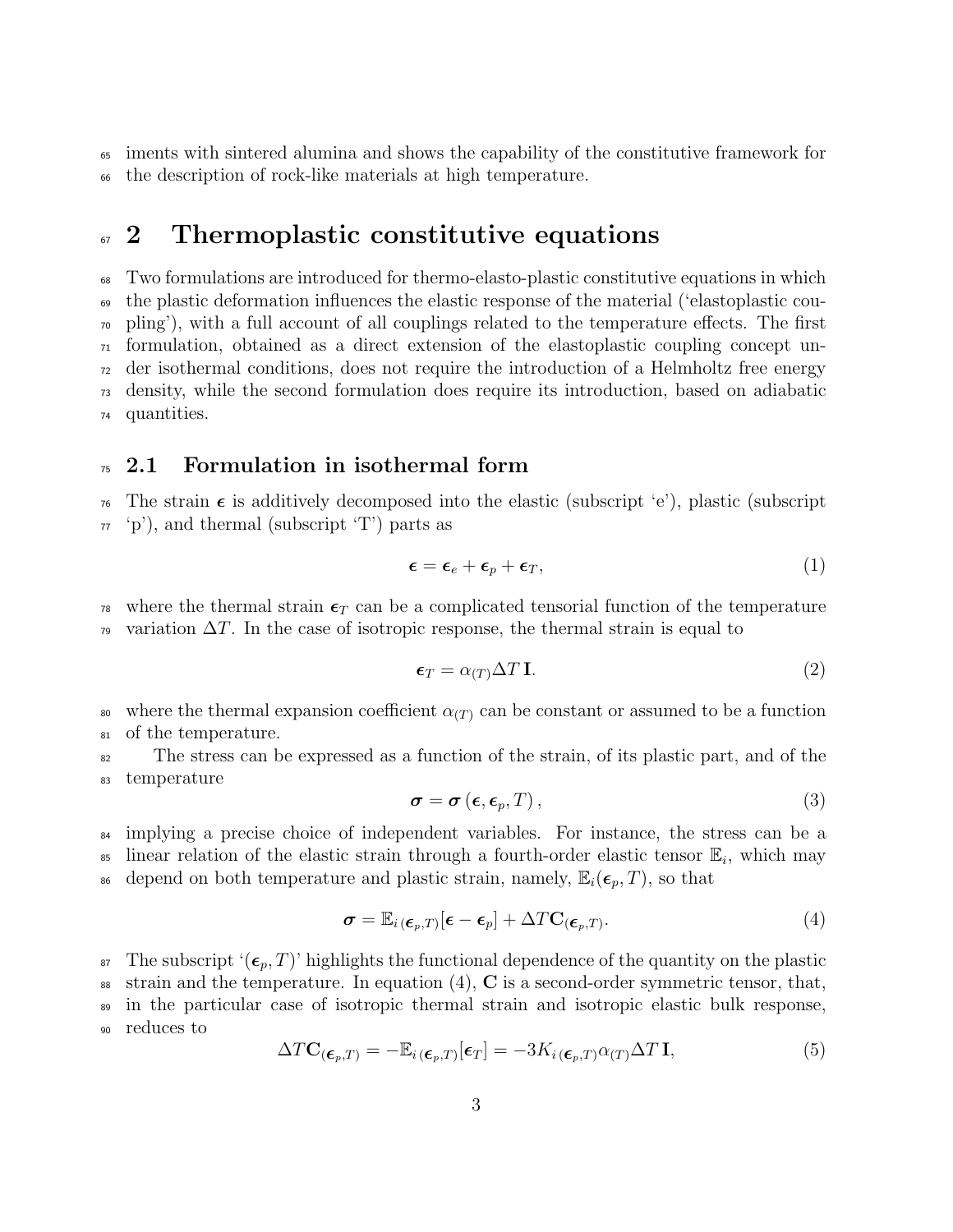<sup>91</sup> where  $K_{i}$ <sub>( $\epsilon_{p},$ T)</sub> is the elastic isothermal bulk modulus, which may be function of both the 92 plastic strain and the temperature,  $K_i(\epsilon_p, T)$ .

<sup>93</sup> The stress-temperature tensor is defined as

$$
\mathbf{B} = \frac{\partial \sigma(\epsilon, \epsilon_p, T)}{\partial T},\tag{6}
$$

<sup>94</sup> so that, accepting representation (4) becomes

$$
\mathbf{B} = \frac{\partial \mathbb{E}_i(\boldsymbol{\epsilon}_p, T)}{\partial T} [\boldsymbol{\epsilon} - \boldsymbol{\epsilon}_p] + \Delta T \frac{\partial \mathbf{C}_{(\boldsymbol{\epsilon}_p, T)}}{\partial T} + \mathbf{C}_{(\boldsymbol{\epsilon}_p, T)}.
$$
(7)

 $\frac{1}{95}$  It can be noted that, for the simplified law (5), the derivative of C with respect to the <sup>96</sup> temperature reduces to

$$
\Delta T \frac{\partial \mathbf{C}_{(\boldsymbol{\epsilon}_p, T)}}{\partial T} = -3\Delta T \frac{\partial K_i(\boldsymbol{\epsilon}_p, T)}{\partial T} \alpha_{(T)} \mathbf{I} - 3\Delta T K_i(\boldsymbol{\epsilon}_p, T) \frac{\partial \alpha_{(T)}}{\partial T} \mathbf{I},
$$
\n(8)

<sup>97</sup> which, for constant  $\alpha(T)$ , is only a measure of the temperature variation of the elastic <sup>98</sup> stiffness.

<sup>99</sup> Taking the derivative of equation (4) with respect to the time, and accepting elasto-100 plastic coupling (so that the dependence of  $\mathbb{E}_{i}$  ( $\epsilon_{p},T$ ) on the plastic strain is not neglected), <sup>101</sup> the stress rate can be expressed as

$$
\dot{\boldsymbol{\sigma}} = \frac{\partial \boldsymbol{\sigma}}{\partial \boldsymbol{\epsilon}}[\dot{\boldsymbol{\epsilon}}] + \frac{\partial \boldsymbol{\sigma}}{\partial \boldsymbol{\epsilon}_p}[\dot{\boldsymbol{\epsilon}}_p] + \mathbf{B}\dot{T},
$$
\n(9)

<sup>102</sup> from which the elastoplastic coupling can be given evidence as

$$
\dot{\boldsymbol{\sigma}} = \frac{\partial \boldsymbol{\sigma}}{\partial \boldsymbol{\epsilon}} [\dot{\boldsymbol{\epsilon}} - \dot{\boldsymbol{\epsilon}}_p] + \underbrace{\left(\frac{\partial \boldsymbol{\sigma}}{\partial \boldsymbol{\epsilon}_p} + \frac{\partial \boldsymbol{\sigma}}{\partial \boldsymbol{\epsilon}}\right) [\dot{\boldsymbol{\epsilon}}_p] + \mathbf{B} \dot{T}}_{elastoplastic coupling}.
$$
\n(10)

<sup>103</sup> Accepting representation (4), the stress rate can be expressed as

$$
\dot{\boldsymbol{\sigma}} = \mathbb{E}_{i(\boldsymbol{\epsilon}_p,T)}[\dot{\boldsymbol{\epsilon}}] - \left(\mathbb{E}_{i(\boldsymbol{\epsilon}_p,T)} \underbrace{-\frac{\partial \mathbb{E}_{i(\boldsymbol{\epsilon}_p,T)}}{\partial \boldsymbol{\epsilon}_p} [\boldsymbol{\epsilon} - \boldsymbol{\epsilon}_p] - \Delta T \frac{\partial \mathbf{C}_{(\boldsymbol{\epsilon}_p,T)}}{\partial \boldsymbol{\epsilon}_p}}_{\text{elastoplastic coupling}} \right) [\dot{\boldsymbol{\epsilon}}_p] + \mathbf{B} \dot{T}.
$$
 (11)

<sup>104</sup> Equations (7) and (11) clearly separate the plastic dependence from the temperature <sup>105</sup> dependence of the elastic stiffness, the former representing the elastoplastic coupling. 106 The irreversible strain rate  $\dot{\epsilon}_i$  is defined as

$$
\dot{\boldsymbol{\epsilon}}_i = \mathbb{C}[\dot{\boldsymbol{\epsilon}}_p],\tag{12}
$$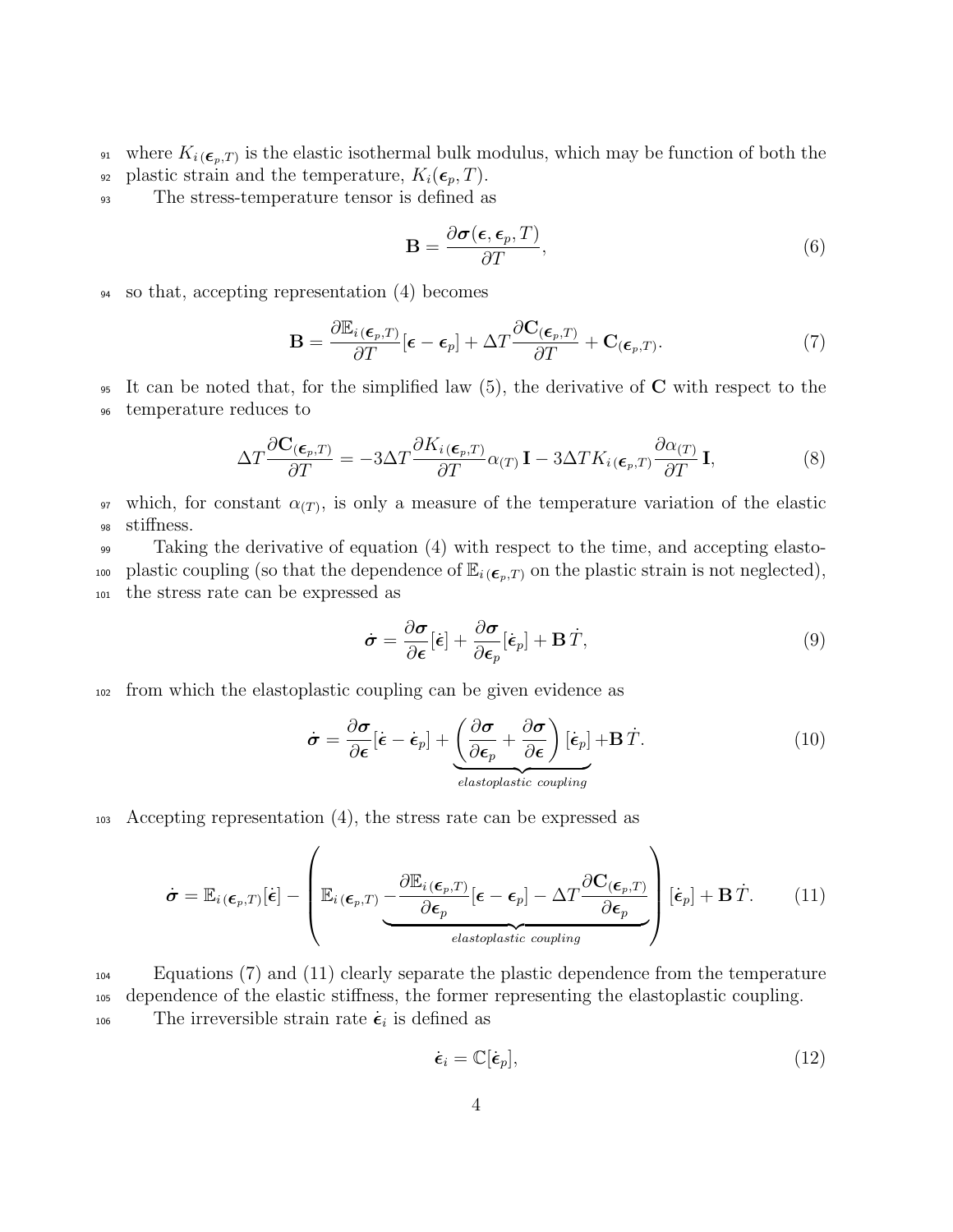<sup>107</sup> where the fourth-order tensor

$$
\mathbb{C} = \mathbb{S} - \mathbb{E}_{i(\boldsymbol{\epsilon}_p,T)}^{-1} \left( \frac{\partial \mathbb{E}_{i(\boldsymbol{\epsilon}_p,T)}}{\partial \boldsymbol{\epsilon}_p} [\boldsymbol{\epsilon} - \boldsymbol{\epsilon}_p] + \Delta T \frac{\partial \mathbf{C}_{(\boldsymbol{\epsilon}_p,T)}}{\partial \boldsymbol{\epsilon}_p} \right),
$$
(13)

<sup>108</sup> in which S is the fourth-order symmetrizer, is assumed to be invertible. The rate equation <sup>109</sup> (10) can be rewritten as

$$
\dot{\boldsymbol{\sigma}} = \mathbb{E}_{i(\boldsymbol{\epsilon}_p,T)}[\dot{\boldsymbol{\epsilon}}] - \mathbb{E}_{i(\boldsymbol{\epsilon}_p,T)}[\dot{\boldsymbol{\epsilon}}_i] + \dot{T} \mathbf{B}.
$$
\n(14)

<sup>110</sup> Rather than the rate of plastic strain, the plastic flow rule is assumed to govern the <sup>111</sup> rate of the inelastic strain, so that

$$
\dot{\boldsymbol{\epsilon}}_i = \dot{\lambda} \mathbf{P}(\boldsymbol{\sigma}, \boldsymbol{\epsilon}_p, T), \tag{15}
$$

where  $\lambda \geq 0$  is the plastic multiplier and **P** the plastic flow mode tensor, a function of  $_{113}$  the stress, of the plastic strain and of the temperature. Tensor **P** is not in general normal to the yield surface, so that the flow rule (15) is for the moment assumed nonassociative. The normality rule corresponds in the present context to the condition for which  $\dot{\epsilon}_i$  and the yield function gradient are coaxial. The reasons to assume that the flow flows rule (15) determines the 'direction' of the rate of inelastic deformation, instead than the rate of plastic strain, have been explained in detail in [14] and are consistent with concepts introduced by Collins & Houlsby (1997), based on Ziegler's orthogonality principle (1983). A substitution of equation (15) in equation (14) yields

$$
\dot{\boldsymbol{\sigma}} = \mathbb{E}_{i(\boldsymbol{\epsilon}_p, T)}[\dot{\boldsymbol{\epsilon}}] - \dot{\lambda} \mathbb{E}_{i(\boldsymbol{\epsilon}_p, T)}[\mathbf{P}] + \dot{T} \mathbf{B}.
$$
 (16)

<sup>121</sup> Note that

$$
\dot{\epsilon}_p = \dot{\lambda} \mathbb{C}^{-1}[\mathbf{P}],\tag{17}
$$

so that when  $\lambda = 0$  both  $\dot{\epsilon}_p$  and  $\dot{\epsilon}_i$  vanish simultaneously.

<sup>123</sup> The yield function is assumed in the form

$$
f = f(\boldsymbol{\sigma}, \mathcal{H}, T), \tag{18}
$$

 $124$  where H denotes a collection of generic hardening parameters, now functions of the 125 temperature T and, as usual, of the plastic deformation  $\epsilon_p$ . The yield function gradient <sup>126</sup> is denoted by

$$
\mathbf{Q} = \frac{\partial f}{\partial \sigma},\tag{19}
$$

<sup>127</sup> so that the Prager's consistency can be written as

$$
\dot{f} = \mathbf{Q} \cdot \dot{\boldsymbol{\sigma}} + \frac{\partial f}{\partial \mathcal{H}} \cdot \dot{\mathcal{H}} + \frac{\partial f}{\partial T} \cdot \dot{T} = 0,
$$
\n(20)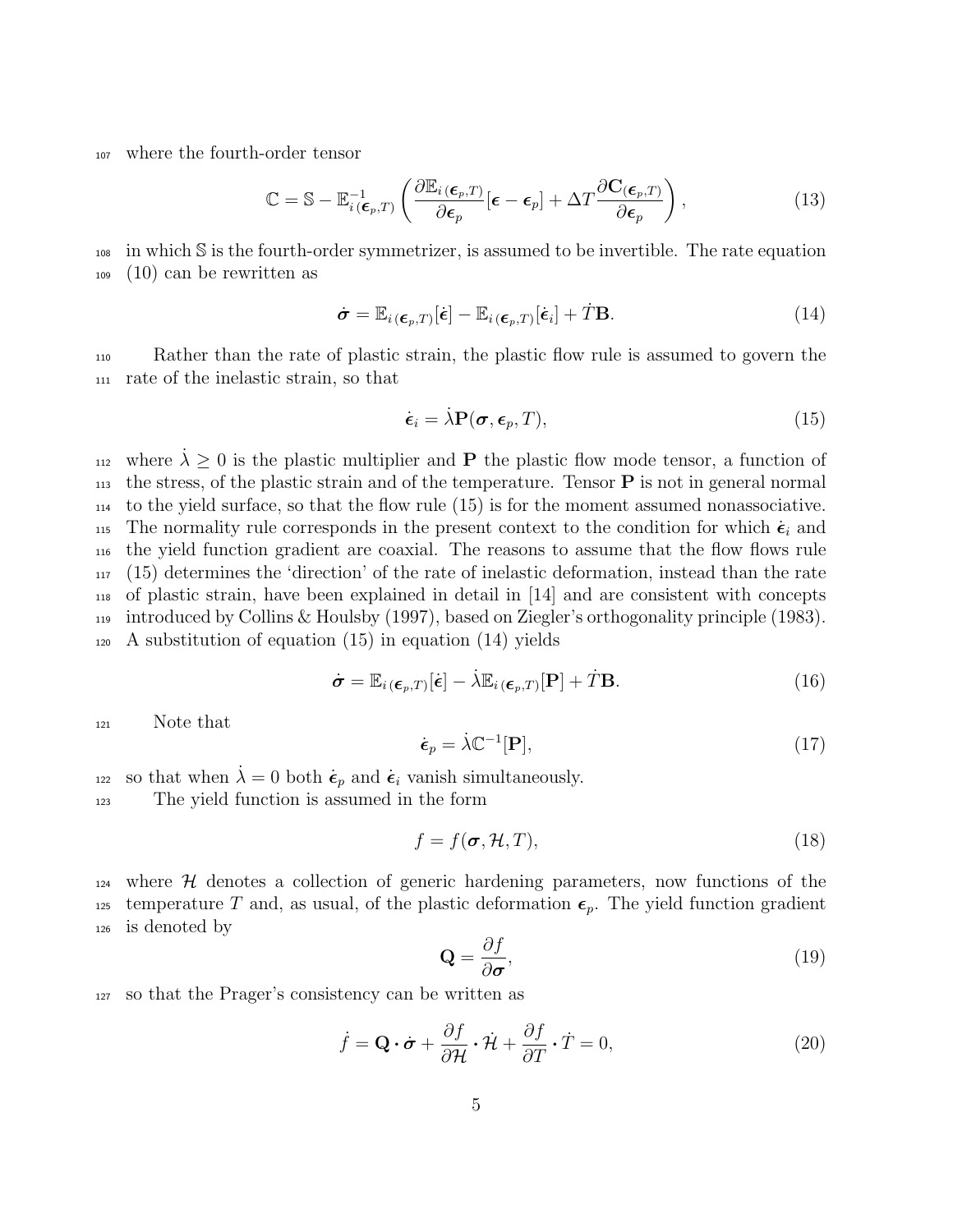<sup>128</sup> when plastic loading occurs.

129 Introducing now the hardening modulus  $h_i$  as

$$
\dot{\lambda}h_i = -\frac{\partial f}{\partial \mathcal{H}}\dot{\mathcal{H}},\tag{21}
$$

<sup>130</sup> and the (strictly positive) plastic modulus

$$
H_i = \mathbf{Q} \cdot \mathbb{E}_{i(\boldsymbol{\epsilon}_p, T)}[\mathbf{P}] + h_i,
$$
\n(22)

<sup>131</sup> the plastic multiplier can be derived from a substitution of equation (16) into the con-<sup>132</sup> sistency equation (20)

$$
\dot{\lambda} = \frac{<\mathbf{Q} \cdot \mathbb{E}_{i(\boldsymbol{\epsilon}_p,T)}[\dot{\boldsymbol{\epsilon}}] + \left(\mathbf{B} \cdot \mathbf{Q} + \frac{\partial f}{\partial T}\right)\dot{T}>}{H_i},\tag{23}
$$

 $_{133}$  where  $\langle \rangle$  are the Macaulay brackets, enforcing the distinction between plastic loading, <sup>134</sup> elastic unloading, and neutral loading.

<sup>135</sup> A substitution of equation (23) into equation (16) yields the thermo-elasto-plastic <sup>136</sup> constitutive equations in the following rate form involving isothermal elastic moduli

$$
\dot{\boldsymbol{\sigma}} = \mathbb{E}_{i(\boldsymbol{\epsilon}_p,T)}[\dot{\boldsymbol{\epsilon}}] - \frac{\langle \mathbf{Q} \cdot \mathbb{E}_{i(\boldsymbol{\epsilon}_p,T)}[\dot{\boldsymbol{\epsilon}}] - \beta \dot{T} \rangle}{\mathbf{Q} \cdot \mathbb{E}_{i(\boldsymbol{\epsilon}_p,T)}[\mathbf{P}] + h_i} \mathbb{E}_{i(\boldsymbol{\epsilon}_p,T)}[\mathbf{P}] + \dot{T} \mathbf{B},
$$
\n(24)

<sup>137</sup> where

$$
\beta = -\mathbf{B} \cdot \mathbf{Q} - \frac{\partial f}{\partial T}.
$$
\n(25)

138 Note that the normality rule corresponds to the special case in which  $P = Q$ .

#### <sup>139</sup> 2.2 Formulation in adiabatic form

<sup>140</sup> In order to express the rate constitutive equations (24) in an adiabatic form, the Helmholtz <sup>141</sup> free energy density per unit mass has to be introduced

$$
\psi = \psi(\epsilon, \epsilon_p, T),\tag{26}
$$

<sup>142</sup> which is consistent with the choice of the independent variables in equation (4) and is  $143$  related to the specific internal energy e and the specific entropy s through

$$
\psi = e - Ts,\tag{27}
$$

<sup>144</sup> and defined so that

$$
\sigma = \rho \frac{\partial \psi}{\partial \epsilon}, \quad s = -\frac{\partial \psi}{\partial T}.
$$
 (28)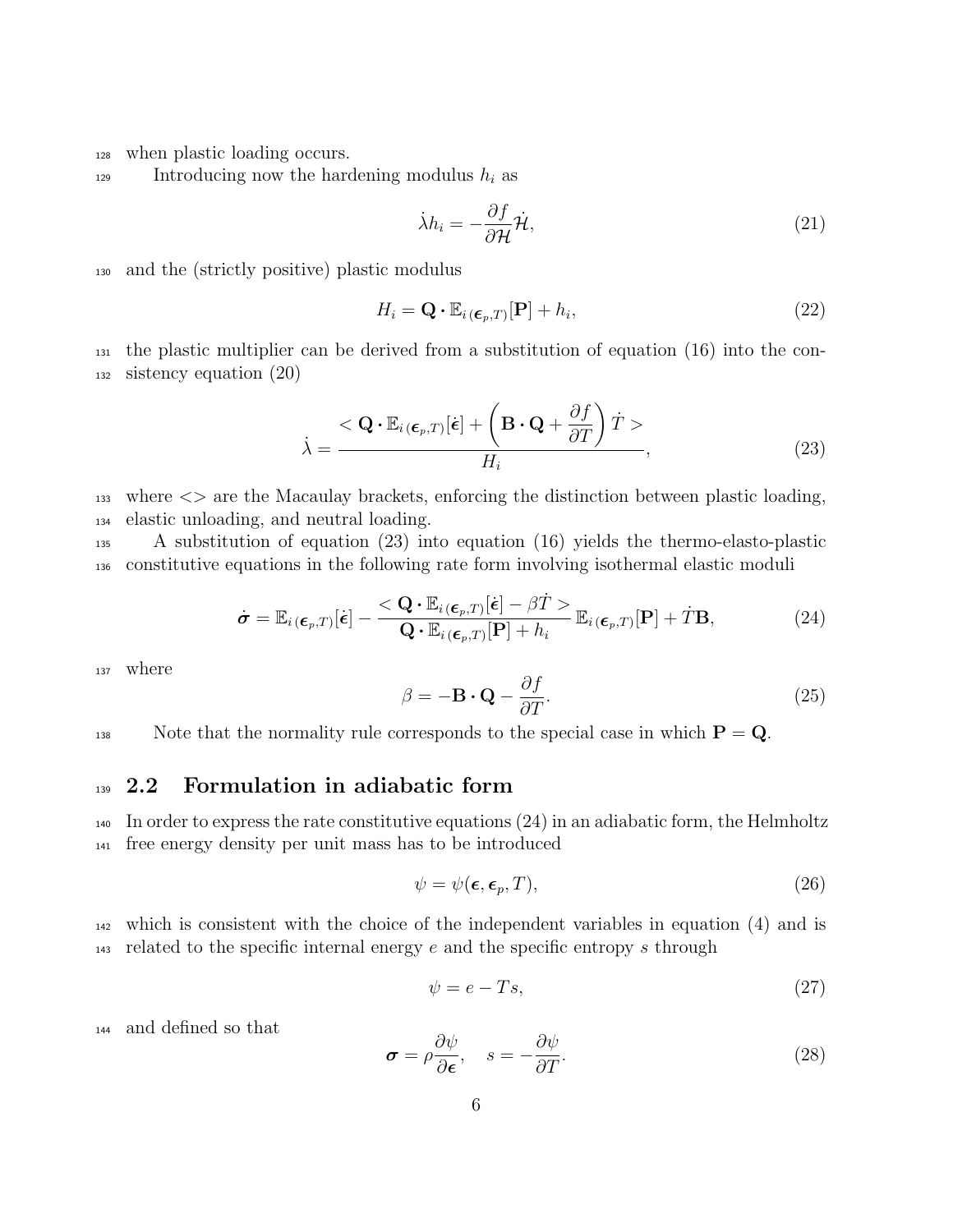<sup>145</sup> Local conservation of energy or the First Law of Thermodynamics is (Truesdell and <sup>146</sup> Toupin, 1960)

$$
\rho \dot{e} = \boldsymbol{\sigma} \cdot \dot{\boldsymbol{\epsilon}} - \text{div}\mathbf{q} + r,\tag{29}
$$

<sup>147</sup> where r is the heat supply per unit volume generated by internal sources, **q** is the heat <sup>148</sup> flux, assumed to obey a generalized Fourier law of heat conduction

$$
\mathbf{q} = -\mathbf{K}\nabla T,\tag{30}
$$

<sup>149</sup> in which tensor **K** may be a generic function of the state varables (for instance plas-<sup>150</sup> tic strain and temperature), but is always positive definite. Local adiabatic conditions <sup>151</sup> correspond to  $r = \text{div}\mathbf{q} = 0$ .

<sup>152</sup> With a slight loss of generality, but a considerable gain in simplicity, the Helmholtz <sup>153</sup> free energy per unit mass can be expressed in a convenient form as

$$
\psi(\boldsymbol{\epsilon}, \boldsymbol{\epsilon}_p, T) = \frac{1}{2\rho} (\boldsymbol{\epsilon} - \boldsymbol{\epsilon}_p) \cdot \mathbb{E}_{i(\boldsymbol{\epsilon}_p, T)}[\boldsymbol{\epsilon} - \boldsymbol{\epsilon}_p] + \frac{\Delta T}{\rho} \mathbf{C}_{(\boldsymbol{\epsilon}_p, T)} \cdot (\boldsymbol{\epsilon} - \boldsymbol{\epsilon}_p) - \tilde{c}_{v(\boldsymbol{\epsilon}_p, T)} \left( T \log \frac{T}{T_0} - \Delta T \right),
$$
\n(31)

<sup>154</sup> where again the subscript ' $(\epsilon_p, T)$ ' highlights the functional dependence of the quantity to 155 is a reference temperature,  $T_0$  is a reference temperature, and  $\tilde{c}_{v(\boldsymbol{\epsilon}_p,T)}$  is a <sup>156</sup> function of the plastic strain and of the temperature, which may describe the temperature <sup>157</sup> dependence of heat capacity.

<sup>158</sup> The Helmoltz free energy (31) leads through equation  $(28)_1$  to exactly the same 159 expression (4) for the stress, while equation  $(28)_2$  yields

$$
s = -\frac{1}{2\rho}(\boldsymbol{\epsilon} - \boldsymbol{\epsilon}_p) \cdot \frac{\partial \mathbb{E}_i(\boldsymbol{\epsilon}_p, T)}{\partial T} [\boldsymbol{\epsilon} - \boldsymbol{\epsilon}_p] - \frac{1}{\rho} \mathbf{C}_{(\boldsymbol{\epsilon}_p, T)} \cdot (\boldsymbol{\epsilon} - \boldsymbol{\epsilon}_p) -\frac{\Delta T}{\rho} \frac{\partial \mathbf{C}_{(\boldsymbol{\epsilon}_p, T)}}{\partial T} \cdot (\boldsymbol{\epsilon} - \boldsymbol{\epsilon}_p) + \tilde{c}_{v(\boldsymbol{\epsilon}_p, T)} \log \frac{T}{T_0} + \frac{\partial \tilde{c}_{v(\boldsymbol{\epsilon}_p, T)}}{\partial T} \left( T \log \frac{T}{T_0} - \Delta T \right).
$$
(32)

160 Note that, when  $\mathbb{E}_i$  and C are independent of the temperature, tensor C coincides with 161 the stress-temperature tensor,  $\mathbf{B} = \mathbf{C}$ , and  $\tilde{c}_{v(\boldsymbol{\epsilon}_n,T)}$  becomes the specific heat at constant <sup>162</sup> strain.

<sup>163</sup> Taking the time derivative of the Helmholtz free energy (26) and using equations (28)  $_{164}$  and  $(29)$  yields

$$
\dot{e} = \boldsymbol{\sigma} \cdot \dot{\boldsymbol{\epsilon}} + \frac{\partial \psi}{\partial \boldsymbol{\epsilon}_p} \cdot \dot{\boldsymbol{\epsilon}}_p + T\dot{s}
$$
 (33)

<sup>165</sup> and

$$
T\dot{s} = -\frac{\partial \psi}{\partial \epsilon_p} \cdot \dot{\epsilon}_p + \frac{\gamma}{\rho},\tag{34}
$$

166 where  $\gamma = -\text{div}\mathbf{q} + r$ . The rate of the specific entropy is

$$
\dot{s} = -\left(\frac{\partial\psi}{\partial T}\right)^{\cdot} = -\frac{\partial^2\psi}{\partial\epsilon\partial T} \cdot \dot{\epsilon} - \frac{\partial^2\psi}{\partial\epsilon_p\partial T} \cdot \dot{\epsilon}_p - \frac{\partial^2\psi}{\partial T^2}\dot{T},\tag{35}
$$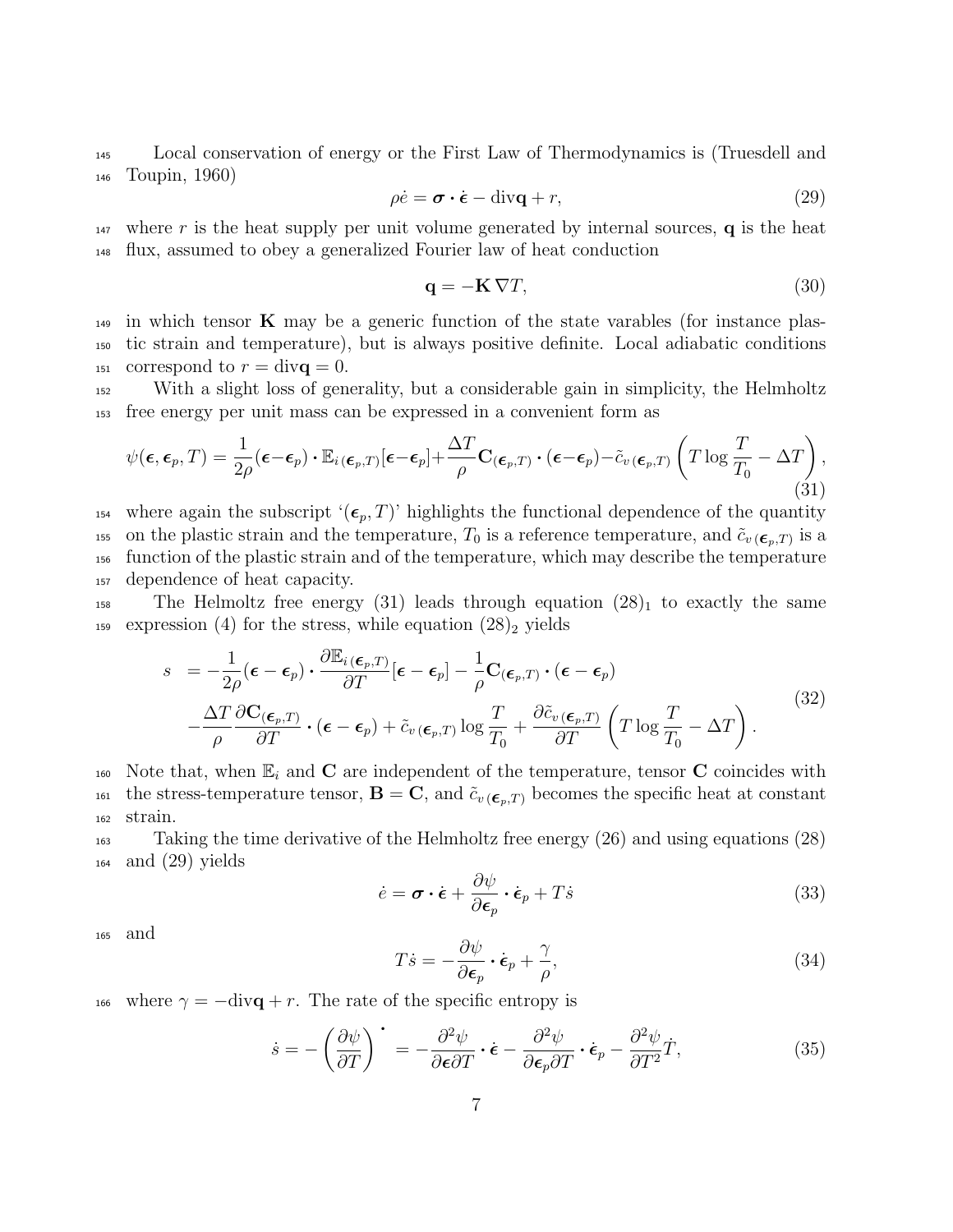<sup>167</sup> which, used in equation (34), leads to

$$
\rho c_v \dot{T} = T \mathbf{B} \cdot \dot{\boldsymbol{\epsilon}} + \rho \left( T \frac{\partial^2 \psi}{\partial \boldsymbol{\epsilon}_p \partial T} - \frac{\partial \psi}{\partial \boldsymbol{\epsilon}_p} \right) \cdot \dot{\boldsymbol{\epsilon}}_p + \gamma.
$$
 (36)

<sup>168</sup> where

$$
c_v = -T \frac{\partial^2 \psi}{\partial T^2} \tag{37}
$$

<sup>169</sup> is the heat capacity at constant strain.

<sup>170</sup> In the case of elastoplastic coupling, equation (17), used into equation (36), provides

$$
\rho c_v \dot{T} = T \mathbf{B} \cdot \dot{\boldsymbol{\epsilon}} + \dot{\lambda} \rho \left( T \frac{\partial^2 \psi}{\partial \boldsymbol{\epsilon}_p \partial T} - \frac{\partial \psi}{\partial \boldsymbol{\epsilon}_p} \right) \cdot \mathbb{C}^{-1} [\mathbf{P}] + \gamma.
$$
 (38)

<sup>171</sup> Therefore, by introducing

$$
\chi = \rho \left( \frac{\partial^2 \psi}{\partial \epsilon_p \partial T} - \frac{1}{T} \frac{\partial \psi}{\partial \epsilon_p} \right) \cdot \mathbb{C}^{-1}[\mathbf{P}], \tag{39}
$$

<sup>172</sup> which, using equation (31), can be specified to be

$$
\rho \frac{\partial \psi}{\partial \epsilon_p} = -\sigma + \frac{1}{2} (\epsilon - \epsilon_p) \cdot \frac{\partial \mathbb{E}_i(\epsilon_p, T)}{\partial \epsilon_p} [\epsilon - \epsilon_p] + \Delta T \left( \frac{\partial \mathbf{C}}{\partial \epsilon_p} \right)^T [\epsilon - \epsilon_p],
$$
\n
$$
\rho \frac{\partial^2 \psi}{\partial \epsilon_p \partial T} = -\mathbf{B} + \left( \frac{\partial \mathbf{C}}{\partial \epsilon_p \partial T} + \Delta T \frac{\partial^2 \mathbf{C}}{\partial \epsilon_p \partial T} \right)^T [\epsilon - \epsilon_p],
$$
\n(40)

<sup>173</sup> two equations allowing to rewrite equation (36) as

$$
\rho c_v \dot{T} = T \mathbf{B} \cdot \dot{\boldsymbol{\epsilon}} + \dot{\lambda} T \chi + \gamma.
$$
\n(41)

174 Setting the elastoplastic coupling to be zero

$$
\rho \frac{\partial \psi}{\partial \epsilon_p} = -\boldsymbol{\sigma}, \quad \rho \frac{\partial^2 \psi}{\partial \epsilon_p \partial T} = -\frac{\partial \boldsymbol{\sigma}}{\partial T} = -\mathbf{B}, \quad \mathbb{C}^{-1}[\mathbf{P}] = \mathbf{P}, \tag{42}
$$

<sup>175</sup> the following equation is immediately obtained

$$
\chi = -\left(\mathbf{B} - \boldsymbol{\sigma}\right) \cdot \mathbf{P},\tag{43}
$$

176 so that  $\chi \neq \beta$  even when  $\mathbf{P} = \mathbf{Q}$ .

177 The rate constitutive equations (24) can be expressed with adiabatic elastic stiffness, <sup>178</sup> so that the plastic multiplier (23) can be rewritten using equation (41) as

$$
\dot{\lambda} = \frac{<\mathbf{N}_a \cdot \dot{\boldsymbol{\epsilon}} - \frac{\beta \gamma}{\rho c_v}>}{H_i + \frac{T \beta \chi}{\rho c_v}}
$$
\n(44)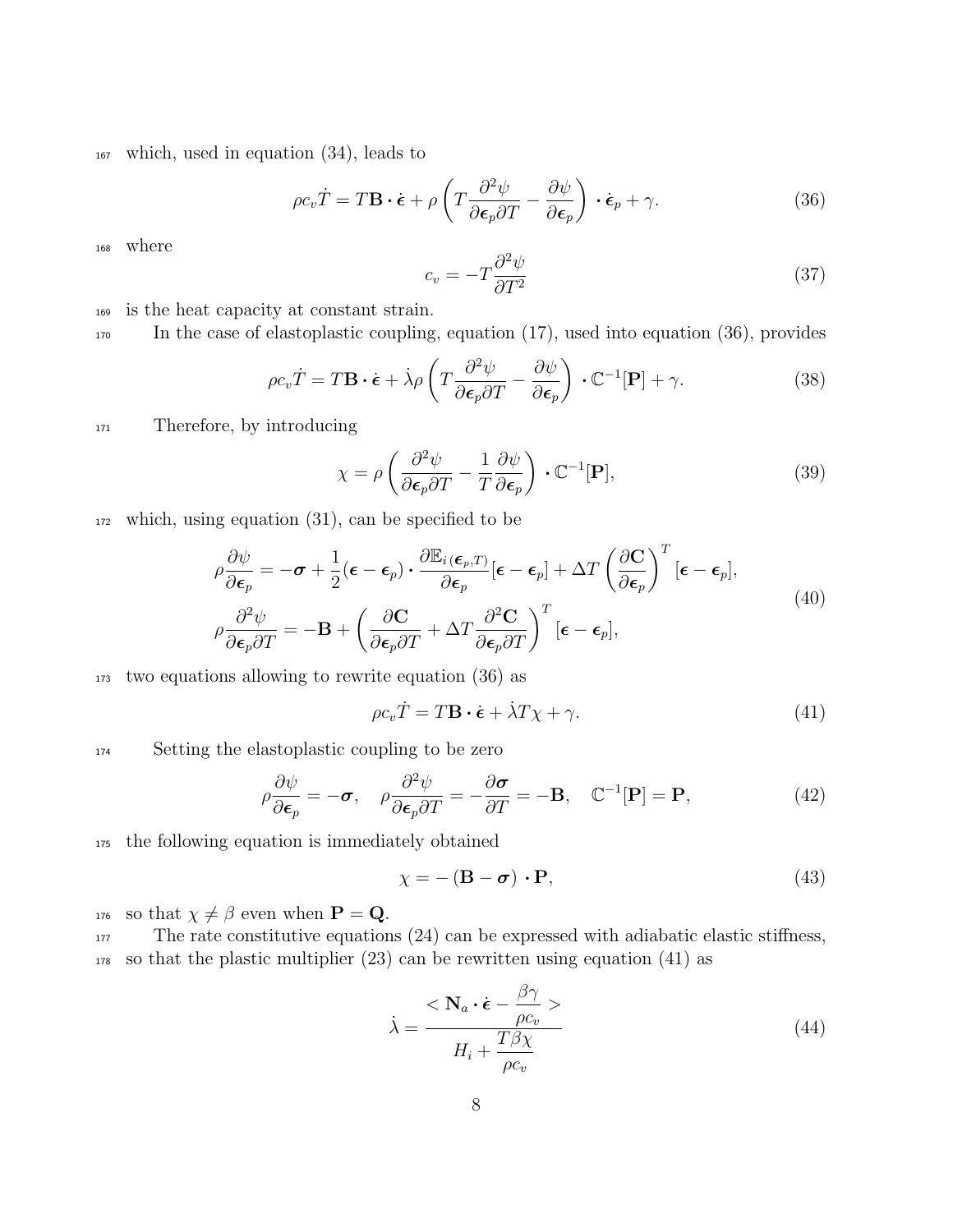<sup>179</sup> and the stress rate as

$$
\dot{\boldsymbol{\sigma}} = \mathbb{E}_a[\dot{\boldsymbol{\epsilon}}] - \dot{\lambda} \mathbf{M}_a + \frac{\gamma}{\rho c_v} \mathbf{B},\tag{45}
$$

<sup>180</sup> where

$$
\mathbb{E}_a = \mathbb{E}_{i(\boldsymbol{\epsilon}_p, T)} + \frac{T}{\rho c_v} \mathbf{B} \otimes \mathbf{B},\tag{46}
$$

<sup>181</sup> is the adiabatic elastic fourth-order tensor and

$$
\mathbf{M}_a = \mathbb{E}_{i(\boldsymbol{\epsilon}_p, T)}[\mathbf{P}] - \frac{T\chi}{\rho c_v} \mathbf{B}, \quad \mathbf{N}_a = \mathbb{E}_{i(\boldsymbol{\epsilon}_p, T)}^T \mathbf{Q} - \frac{T\beta}{\rho c_v} \mathbf{B}.
$$
 (47)

<sup>182</sup> Therefore, the rate constitutive equations expressed in an adiabatic form are obtained <sup>183</sup> as

$$
\dot{\boldsymbol{\sigma}} = \mathbb{E}_a[\dot{\boldsymbol{\epsilon}}] - \frac{<\mathbf{N}_a \cdot \dot{\boldsymbol{\epsilon}} - \frac{\beta \gamma}{\rho c_v} >}{H_i + \frac{T \beta \chi}{\rho c_v}} \mathbf{M}_a + \frac{\gamma}{\rho c_v} \mathbf{B}.
$$
\n(48)

184 Note that, due to the difference between  $\beta$  and  $\chi$ , tensor  $\mathbf{M}_a$  differs from tensor  $\mathbf{N}_a$ , <sup>185</sup> so that the major symmetry of the constitutive operator is lost even when the normality 186 rule applies, namely, when  $\mathbf{P} = \mathbf{Q}$ .

## 187 3 Specialization of the constitutive framework to the 188 simulation of the thermomechanical behaviour of 189 sintered alumina

 In order to show the capabilities of the proposed thermo-elasto-plastic framework with elastoplastic coupling, a simple application is presented, which is calibrated using ex- perimental results available on sintered alumina, using the interpolating relationships proposed by Gajo and Cecinato [13] and the compaction pressure vs. plastic volumet- ric strain law provided by Cooper and Eaton [7]. Moreover, the thermal softening of the material is assumed to follow the same tendency observed for the elastic modulus, whereas the mechanical softening and the damage of elastic stiffness due to shear load- ing are assumed to follow a reasonably expected trend. Note that softening can yield localized deformation, which is however not addressed here for simplicity. A rigorous analysis of localization and post-localization regime of a laboratory sample can be found in [14]. The simulations presented below show that the proposed constitutive framework may find application in the analysis of hot sintering under isostatic pressure (in other words, 'hot compaction') and in the simulation of refractory and rock response at high temperatures under severe mechanical isotropic and shear loadings. The simplifications introduced in the modelling imply that the gain in cohesion induced by firing (that is a factor even at null applied isostatic stress) is not captured for hot sintering, even if this effect could be easily introduced, if the experimental data were available.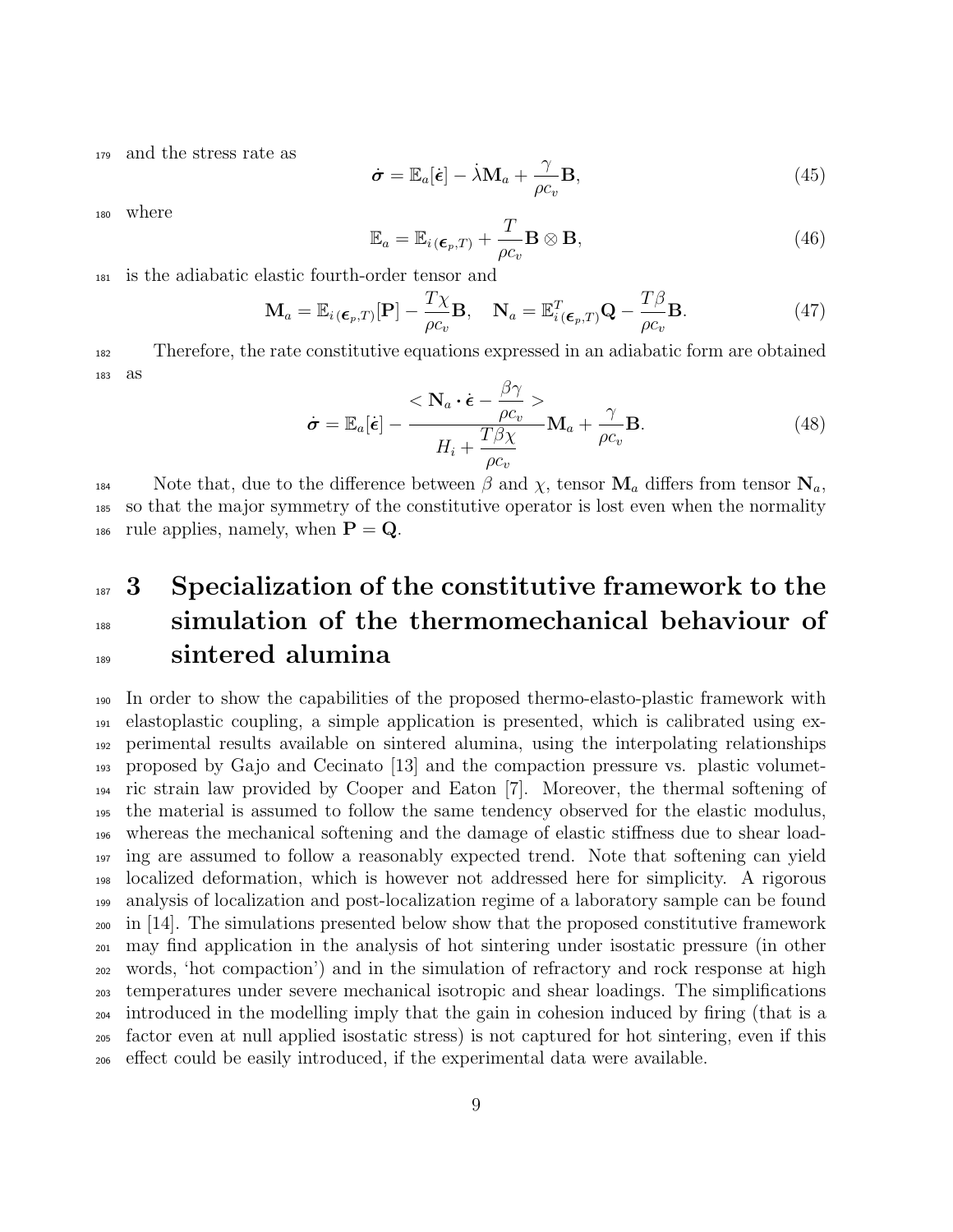#### 207 3.1 Free energy density and elasto-plastic coupling

<sup>208</sup> Experimental evidence on sintered alumina subjected to a thermal loading-unloading <sup>209</sup> cycle ([9], [28]) suggests the assumption of the following free energy density function  $_{210}$  (expressed per unit mass, assumed equal to 3950 Kg/m<sup>3</sup>)

$$
\psi(\boldsymbol{\epsilon}, \boldsymbol{\epsilon}_p, T) = \frac{1}{2\rho} K_{i(\boldsymbol{\epsilon}_p, T)} \left[ \text{tr}(\boldsymbol{\epsilon} - \boldsymbol{\epsilon}_p) - \alpha_{(T)} \Delta T \right]^2 + \frac{G_i(\boldsymbol{\epsilon}_p, T)}{\rho} (\mathbf{e} - \mathbf{e}_p) \cdot (\mathbf{e} - \mathbf{e}_p) +
$$

$$
- \tilde{c}_{p(T)} \left( T \log \left( \frac{T}{T_0} \right) - \Delta T \right), \tag{49}
$$

212 where **e** is the deviatoric strain and  $K_{i}$  ( $\epsilon_{p},T$ ) and  $G_{i}$  ( $\epsilon_{p},T$ ) are the bulk and shear moduli, <sup>213</sup> respectively, which depend upon the temperature and the plastic strain, through the <sup>214</sup> following functions

$$
K_{i(\boldsymbol{\epsilon}_p,T)} = \left[a_K - b_K \Delta T - c_K \tanh\left(\frac{T - T_K}{d_K T_0}\right)\right] \exp[-a_1 \text{tr}\boldsymbol{\epsilon}_p] \exp[-a_2 \text{tr}(\mathbf{e}_p \cdot \mathbf{e}_p)], \quad (50)
$$

215

211

$$
G_i(\epsilon_p, T) = K_i(\epsilon_p, T) \frac{2(1+\nu)}{3(1-2\nu)},
$$
\n(51)

216 in which  $a_K$ ,  $b_K$ ,  $c_K$ ,  $d_K$  and  $T_K$  are constitutive parameters that have to be calibrated  $_{217}$  using experimental measurements and  $\nu$  is the (assumed constant) Poisson's ratio. It <sup>218</sup> is worth remarking that elasto-plastic coupling is introduced through the dependency <sup>219</sup> of  $K(T, \epsilon_p)$  and  $G(T, \epsilon_p)$  on  $\epsilon_p$ . Note that an increase of plastic deviatoric strain and 220 plastic dilatation ( $\text{tr} \epsilon_p > 0$ ) leads to a degradation of elastic stiffness, whereas a plastic 221 compaction ( $tr\epsilon_p < 0$ ) leads to an increase of elastic stiffness.

222 The functions  $\alpha_{(T)}$  and  $\tilde{c}_{p(T)}$  simulate the observed dependence on temperature of the <sup>223</sup> thermal expansion coefficient and of the heat capacity, through the following relationships

$$
\alpha_{(T)} = a_A + b_A \left(\frac{T - T_A}{T_0}\right)^{e_A}, \qquad \tilde{c}_{p(T)} = a_C + b_C \left(\frac{T - T_C}{T_0}\right)^{e_C}, \tag{52}
$$

<sup>224</sup> where  $a_A$ ,  $b_A$ ,  $e_A$ ,  $T_A$ ,  $a_C$ ,  $b_C$ , and  $T_C$  are constitutive coefficients that have to be cali-225 brated using experimental measurements. The function  $\tilde{c}_{p(T)}$  is related to  $\tilde{c}_{v(T)}$  in equa- $_{226}$  tion  $(31)$ , through

$$
\tilde{c}_{v(T)} = \tilde{c}_{p(T)} - \frac{1}{\rho} K_{i(\boldsymbol{\epsilon}_p, T)} \alpha_{(T)}^2.
$$
\n(53)

 $_{227}$  Having assumed the laws (49)-(52), the evolution with temperature remains defined <sup>228</sup> for the adiabatic and isothermal elastic moduli, for the linear thermal expansion coeffi-<sup>229</sup> cient, and for the specific heats at constant strain and at constant stress (the latter is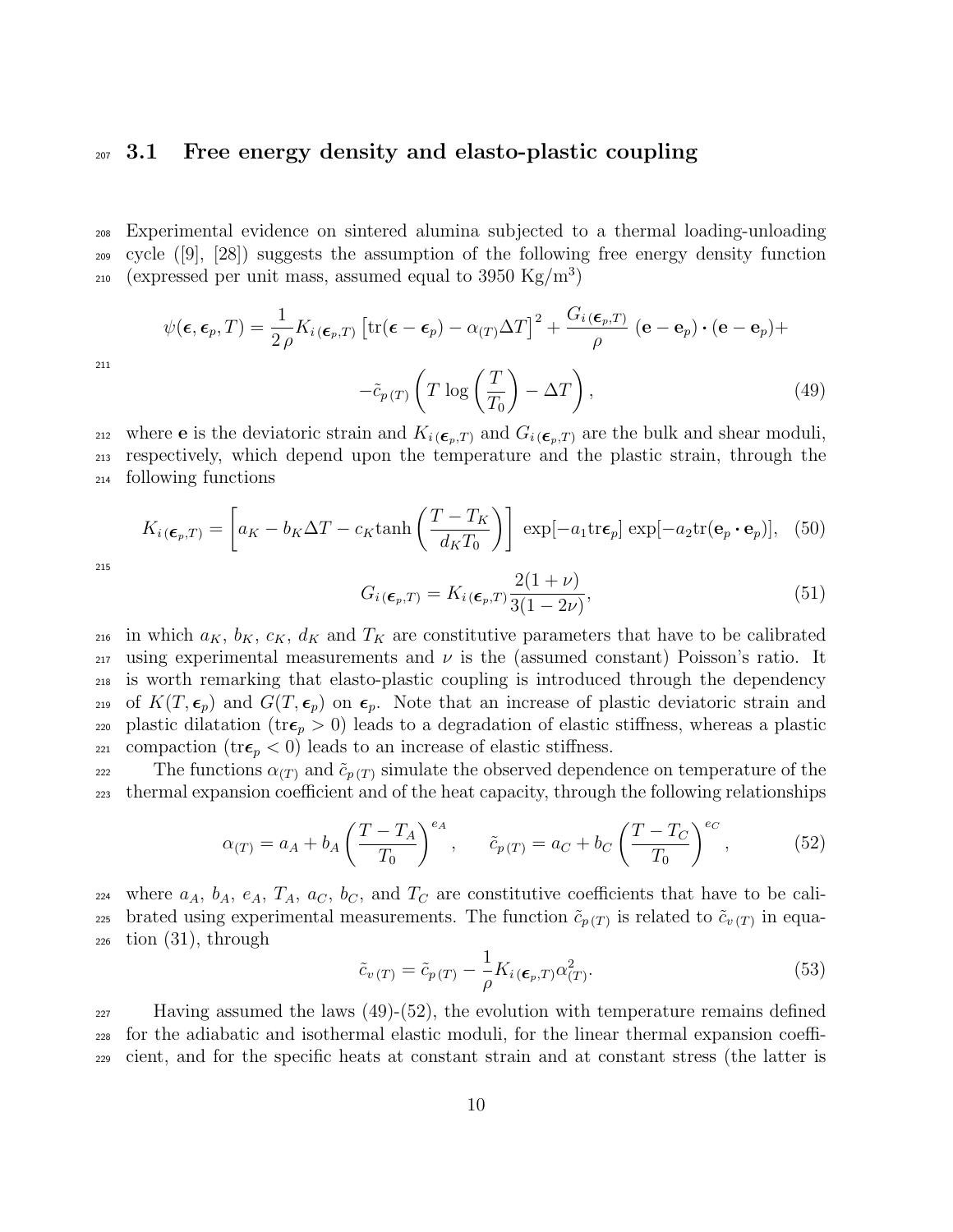defined through the complementary elastic energy) which are reported in Fig. 1. Note that the values of heat capacity were obtained at constant atmospheric pressure (0.1 MPa), whereas the values of heat capacity at constant strain were evaluated for the cur- rent volume of the sample (which is subject to an increase of temperature). Even if a large variation of temperature is analysed, the specific heats at constant strain and at constant stress nearly coincide with each other (Fig. 1 upper part) and agree with the available data on sintered alumina.

#### $_{237}$  3.2 Yield function and hardening laws

 A simple example of the introduced general framework involving elasto-plastic coupling with a non-linear dependence of elastic properties on the temperature is now developed with reference to a temperature-dependent yield function assumed to be the following extension of the modified Cam Clay model

$$
f(\boldsymbol{\sigma}, T, p_c) = M_{cv} K_{(\theta)} \left[ \left( \frac{\text{tr}\boldsymbol{\sigma}}{3} - \tilde{p}_t \right)^2 + \left( \frac{\text{tr}\boldsymbol{\sigma}}{3} - \tilde{p}_t \right) (\tilde{p}_c + \tilde{p}_t) \right] + 3J_2, \quad (54)
$$

242 where  $M_{cv}$  is the critical state slope parameter,  $K_{(\theta)}$  is a function of the Lode angle,  $\theta$ , 243 describing the deviatoric section (assumed in the form proposed in [1]),  $J_2$  is the second 244 deviatoric stress invariant,  $\tilde{p}_c = p_c R_{(T)}$  is the yield stress under isotropic compression <sup>245</sup> (function of the temperature through  $R(T)$ ),  $p_c$  is the hardening parameter (denoted by  $\mathcal{H}$  in equation (18)), representing the compaction pressure and depending on the plastic <sup>247</sup> volumetric strain through the Cooper and Eaton [7] relation

$$
\text{tr}\epsilon_p = -\tilde{a}_1 \exp\left(-\frac{\Lambda_1}{p_c}\right) - \tilde{a}_2 \exp\left(-\frac{\Lambda_2}{p_c}\right),\tag{55}
$$

<sup>248</sup> and  $\tilde{p}_t = k\tilde{p}_c$  is the yield stress under isotropic extension, assumed to be a fraction k 249 of the yield stress for isotropic compression. The scalar function  $R(T)$  of temperature in <sup>250</sup> equation (54) is a thermal reduction factor describing the thermal softening of the yield <sup>251</sup> surface occurring at high temperature, due to the partial melting of some constituents. <sup>252</sup>  $R(T)$  is assumed in the following form

$$
R_{(T)} = a_R + b_R \tanh\left(\frac{T - T_R}{c_R T_0}\right),\tag{56}
$$

<sup>253</sup> where  $a_R$ ,  $b_R$ ,  $c_R$ , and  $T_R$  are constitutive parameters to be calibrated using experimental 254 results. At room temperature  $R(T) \leq 1$  is equal to the unit and decreases at large <sup>255</sup> temperatures. Due to the lack of available experimental data, the evolution of  $R_{(T)}$  with <sup>256</sup> temperature is assumed similar to that governing the elastic stiffness (see Fig. 1 upper <sup>257</sup> part) and is shown in Fig. 2.

 $I_{258}$  Isotropic hardening is assumed to be described by  $p_c R_{(T)}$ , which depends on both the  $_{259}$  volumetric plastic strain (through  $p_c$ , which can induce either hardening or softening) 260 and on the temperature (through  $R_{(T)}$ ).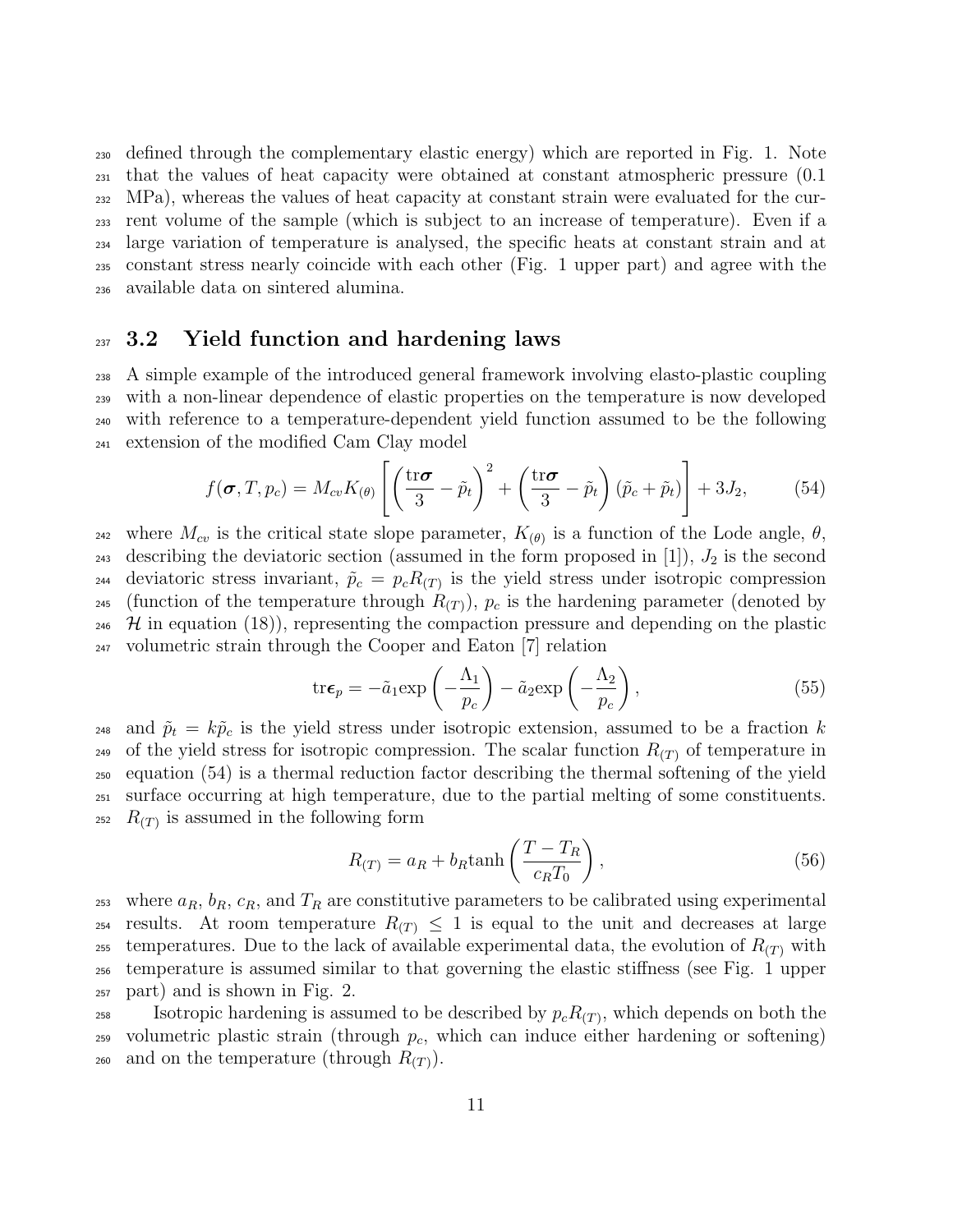

Figure 1: Laws describing the variation with temperature of: adiabatic and isothermal elastic modulus (upper part), linear thermal expansion coefficient (central part) and specific heats at constant strain and at constant stress (lower part), evaluated at atmosferic pressure.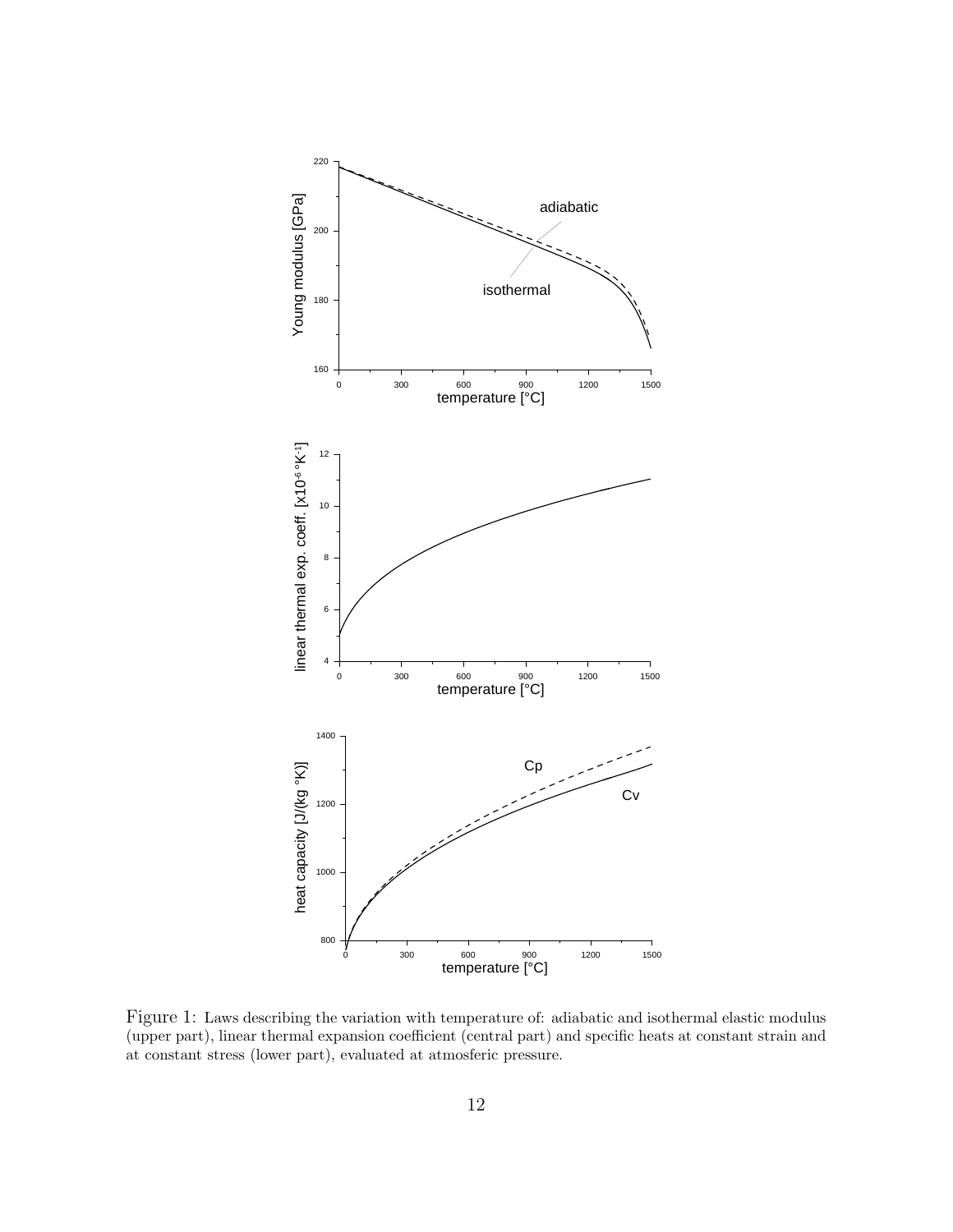

Figure 2: Law describing the variation of the thermal reduction factor  $R(T)$  with temperature, describing thermal softening of the yield surface occurring at high temperatures.

## 261 4 Simulations of loading/unloading triaxial tests with <sup>262</sup> temperature variations

 The results of simulations of triaxial tests involving cyclic quasi-static loadings with tem- perature variations are presented in this Section. The results were obtained using the two sets of constitutive parameters provided in the Table 1. The calibration of the constitutive parameters given in Table 1 can be obtained from standard laboratory tests, measuring the dynamic elasticity moduli, the thermal expansion coefficient and the heat capacity at different temperature (at atmospheric pressure), and performing unconfined compression tests at various temperatures. The calibration of the temperature-dependent constitutive parameters employed in the present study and reported in Table 1 was obtained from the experimental data available from [9] and [28]. The simulations were obtained through integration of the constitutive equations in rate form via a fully-implicit backward Euler method at prescribed incremental strain, by enforcing a traction controlled boundary con-<sup>274</sup> dition. The initial temperature is assumed equal to  $T<sub>o</sub> = 290<sup>o</sup>$  K. An extreme variation of parameters was used to highlight peculiarities of the model behaviour. In particular, the effects of a thermal loading-unloading cycle were simulated assuming an elastic stiffness typical of dynamic measurements (and therefore high), whereas isotropic compression tests and triaxial compression tests were simulated assuming an elastic stiffness typical  $_{279}$  of static tests, and therefore low, so that it was taken to be  $1/10$  of the dynamic stiffness.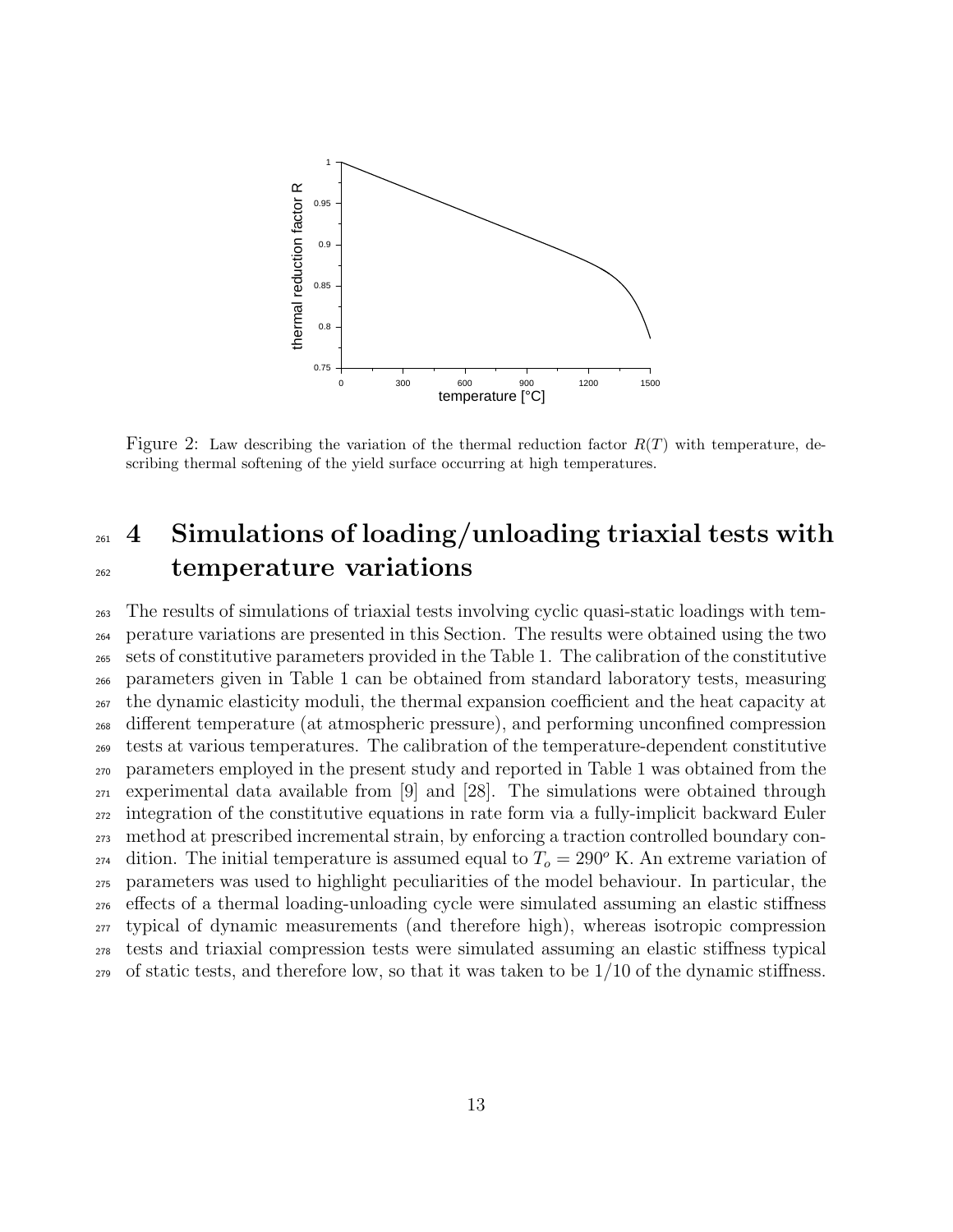## 4.1 Simulation of an isotropic compression loading-unloading test performed at room temperature

 Fig. 3 (upper part) shows the simulations of an isotropic compression loading-unloading 283 test. The initial size of the yield stress is defined by the initial values  $p_c = 30$  MPa and <sup>284</sup>  $R = 1$ . The initial isotropic stress is equal to  $-10$  MPa. As a result, elasto-plastic loading 285 occurs between  $-30$  and  $-40$  MPa, as can be deduced from the change of slope in Fig. 3 (upper part) and from the irreversible strains upon unloading. Although not clearly appreciable in Fig. 3 (upper part), the loading and the unloading curves have a different slope. The variation of elastic stiffness is reported in Fig. 3 (lower part), as a function of the volumetric strain. It can be noted that the mechanically-driven plastic compaction induces, through elasto-plastic coupling, a relevant increase in elastic stiffness (from 21.8  $_{291}$  to 25.5 GPa).

## $292 \, 4.2$  Simulation of a thermal cycle performed at a constant isotropic pressure

 Figure 4 (upper part) shows the softening/hardening induced by a thermal cycle applied  $_{295}$  to a sample subject to a constant isotropic stress state equal to  $-40$  MPa. The initial 296 size of the yield stress is defined by  $p_c = 45$  MPa and  $R = 1$ , so that the stress state initially lies inside the yield locus and the material displays an elastic behaviour.

298 Due to thermal softening (described by the thermal reduction factor  $R(T)$ ), the yield 299 surface shrinks up to the point A (Fig. 4, upper part), where the stress state touches the yield surface. Then, from point A onward, any further increase in temperature leads to a plastic compaction which is necessary to counterbalance the thermal softening with plastic hardening. Therefore, plastic strains occur between points A and B, as can also be observed in Fig. 5, where the volumetric strain produced during a thermal cycle is reported as a function of the applied temperature.

 Subsequently, starting from B the temperature is decreased, so that thermal harden-<sup>306</sup> ing occurs (associated to  $R_{(T)}$ ) and the stress state returns inside the yield surface, so that the response becomes elastic. Due to the plastic compaction induced by the thermal cycle (Fig. 5), at the end of the cycle at room temperature, an irreversible volumetric com- pression (of about 0.5 %) has been generated, which is associated with a non-negligible increase of elastic stiffness (from 220 GPa to 230 GPa), through elasto-plastic coupling (Fig. 4, central part), and with a variation of heat capacities (Fig. 4, lower part, where the heat capacity at constant stress,  $c_p$ , is obtained taking the second derivative of the 313 complementary potential of  $\psi$  with respect to the temperature).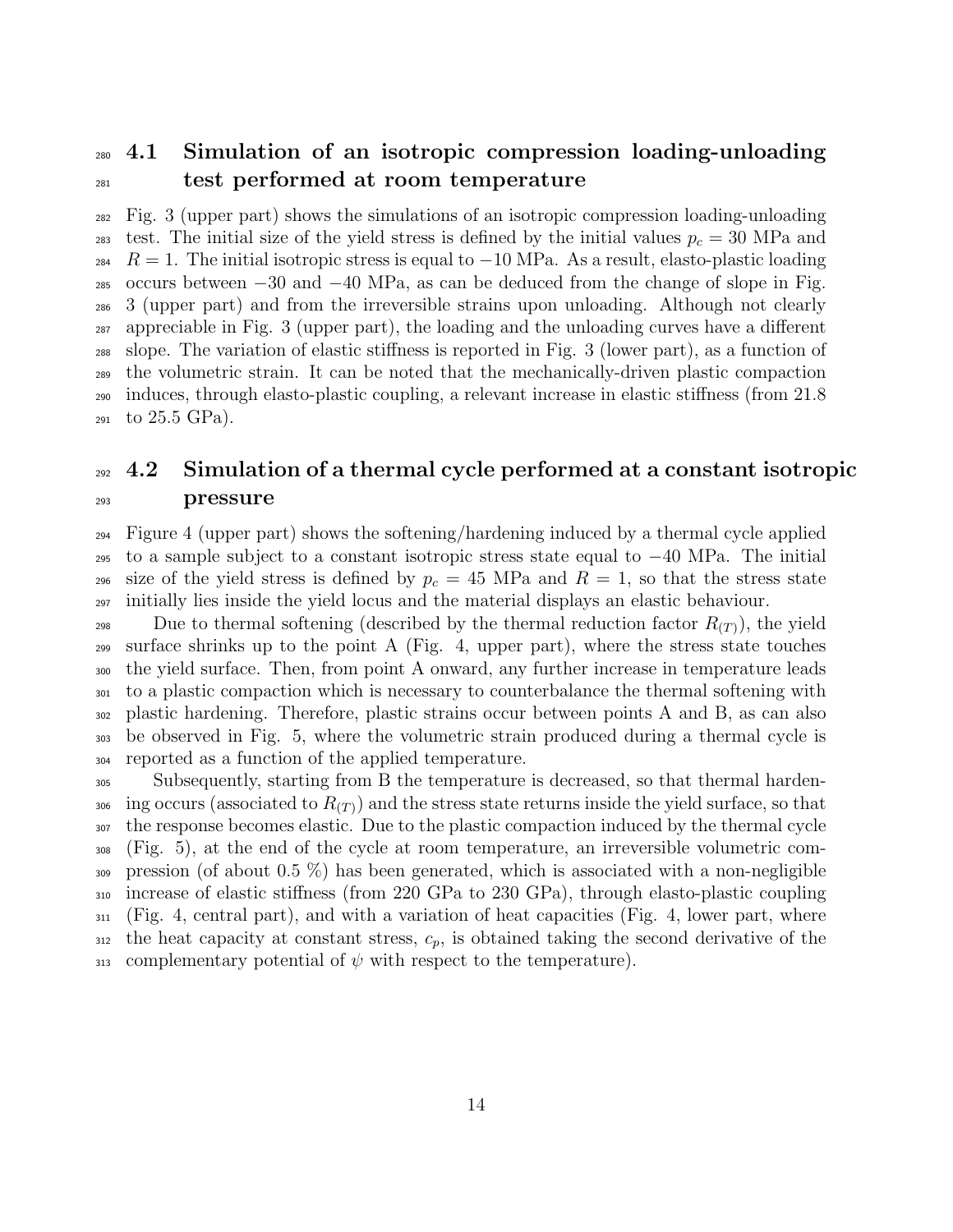

Figure 3: Simulation of an isotropic compression loading-unloading test at room temperature: mean stress versus volumetric strain (upper part) and variation of elastic modulus induced by plastic strain (lower part).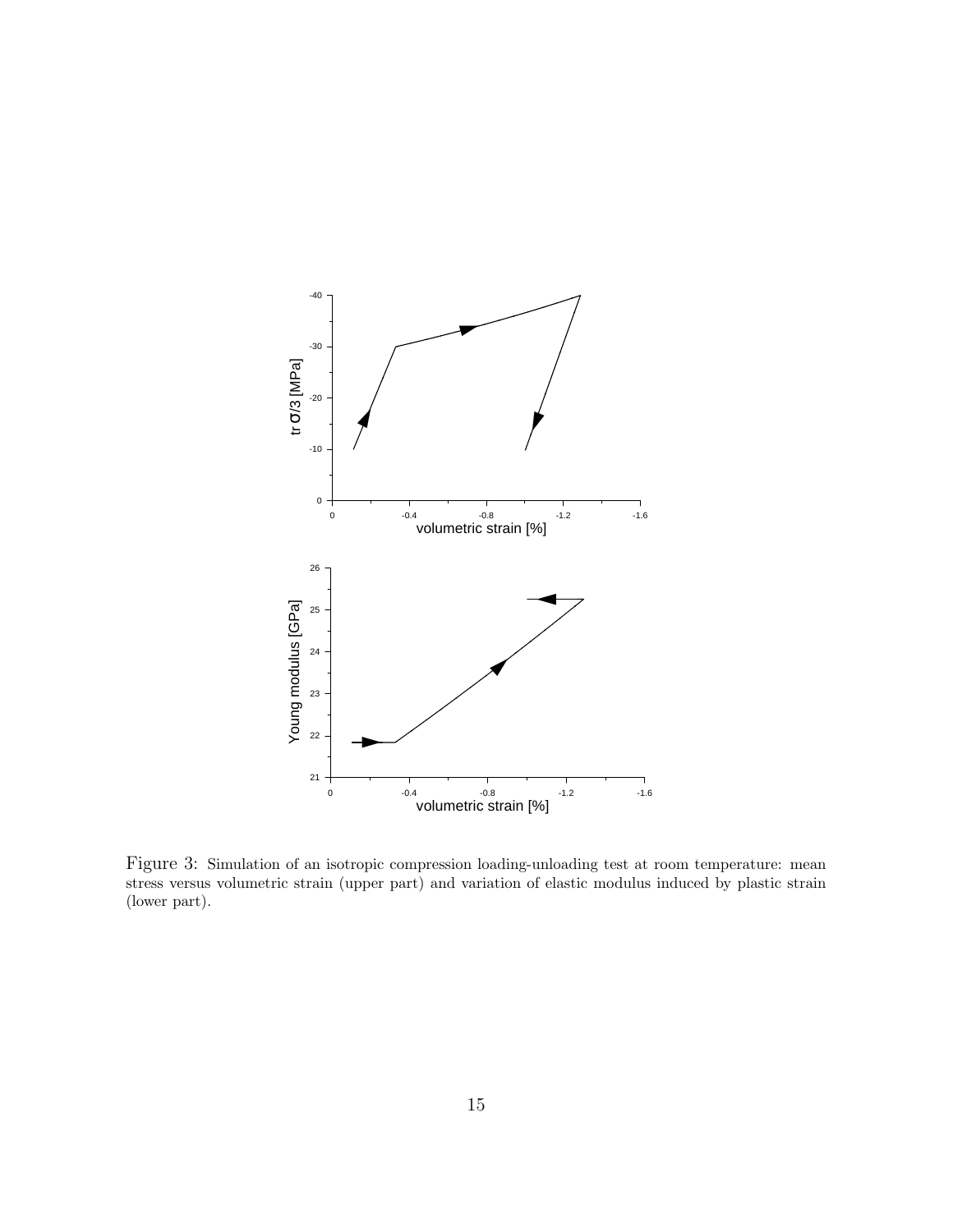

Figure 4: Simulated variation with temperature: of yield stress  $p_cR_{(T)}$  of a sample subjected to a thermal cycle, at constant isotropic stress −40 MPa (upper part), adiabatic and isothermal elastic stiffness (central part), linear expansion coefficient and specific heats at constant strain and at constant stress (lower part).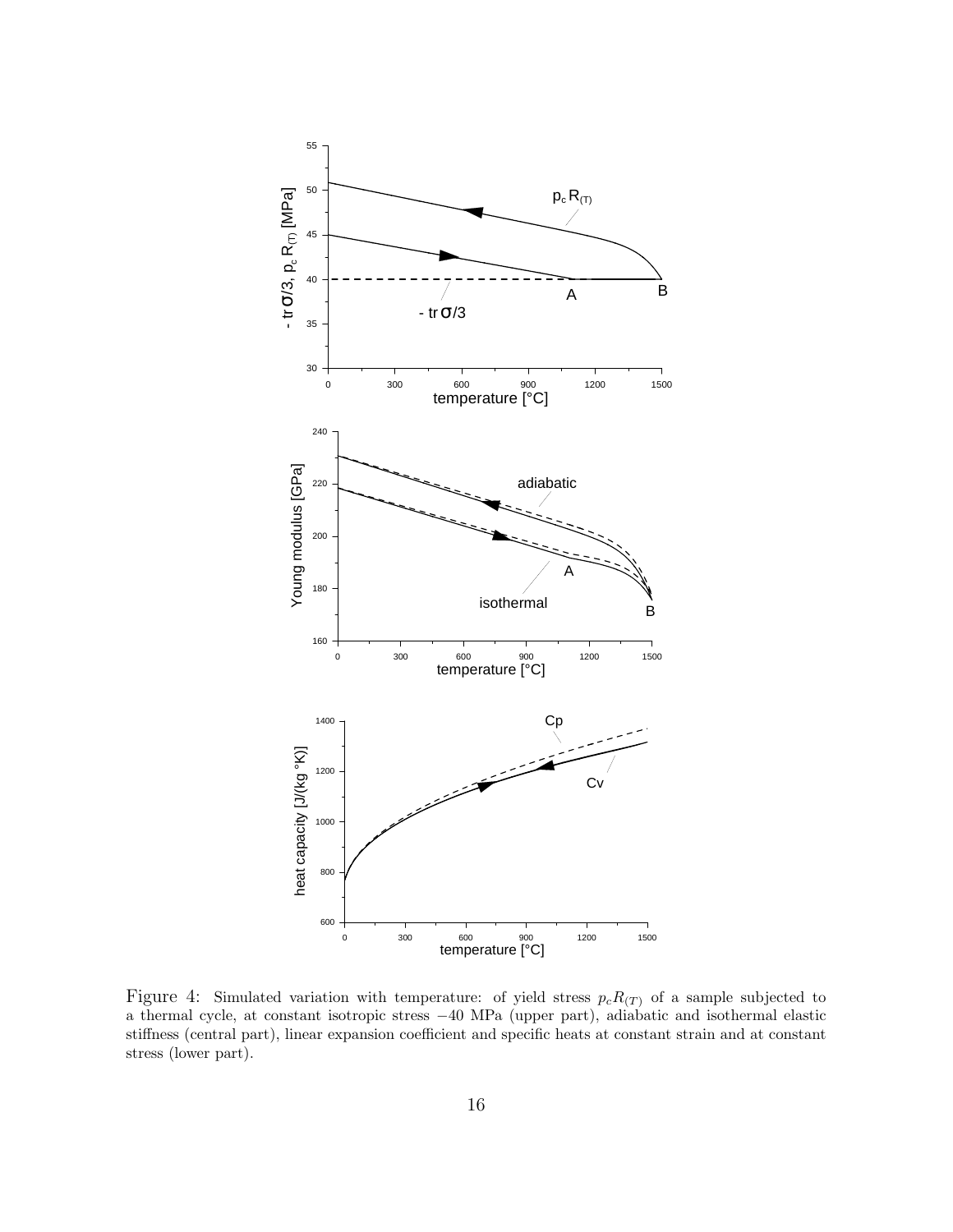

Figure 5: Simulated volumetric strain induced by a thermal cycle, at constant isotropic stress −40 MPa, versus temperature.

## 314 4.3 Simulation of a triaxial compression test with two unloading-reloading cycles at room temperature

 In addition to the previously shown variation of the elastic stiffness associated with plastic compaction or swelling, the proposed thermo-elasto-plastic coupling constitutive framework also describes the degradation of elastic stiffness induced by deviatoric plastic strains, which are fundamental for the modelling of shear damage. This effect is quantified using the simulation of a triaxial compression test, performed on a cylindrical sample initially exposed to an isotropic stress equal to  $-1$  MPa and later subject to increasing axial strain at constant radial stress. The initial size of the yield locus is defined by 323 the values  $p_c = 30$  MPa and  $R = 1$ . Fig. 6 shows the simulated axial stress (upper part) and volumetric strain (lower part) responses versus axial strain. After a peak strength is reached at a very small axial strain, the sample undergoes (homogeneous) softening and volumetric dilatancy. Note that strain localization is not considered in the results shown in Fig. 6. For a rigorous calculation with a full account of strain localization in a laboratory sample, the interested reader is addressed to Gajo and Bigoni [14]. Correspondingly, due to both the plastic deviatoric strain and the plastic volumetric dilatancy, a degradation of elastic stiffness occurs as a consequence of the elastoplastic coupling, which induces a marked decrease of elastic stiffness as can be observed from the elastic unload-reload cycles performed at different phases of shearing.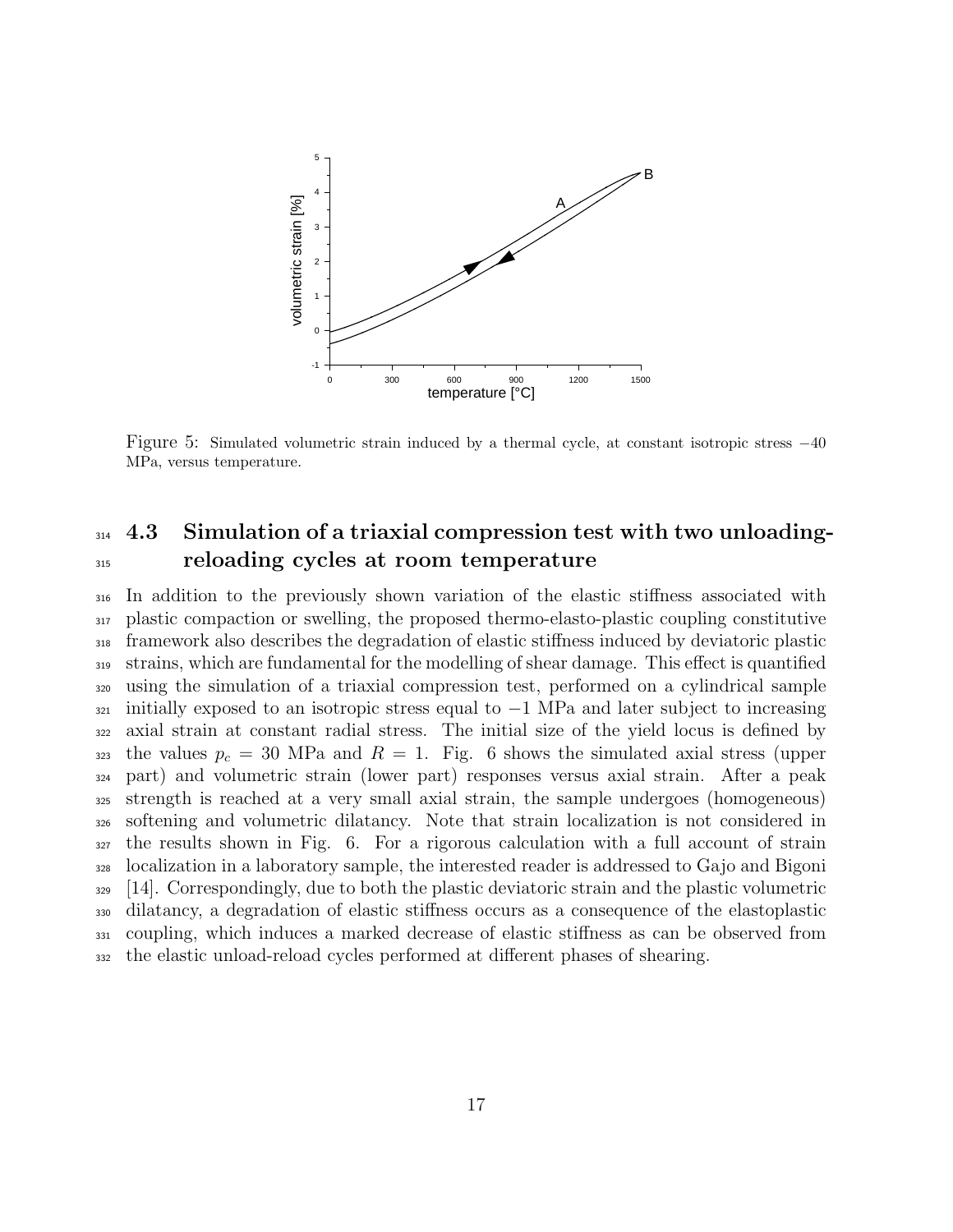

Figure 6: Simulation of a triaxial compression test at room temperature, involving two unloadingreloading cycles: deviatoric stress versus axial strain (upper part) and volumetric strain versus axial strain (lower part). Note that unloadings are reported evidencing elastoplastic coupling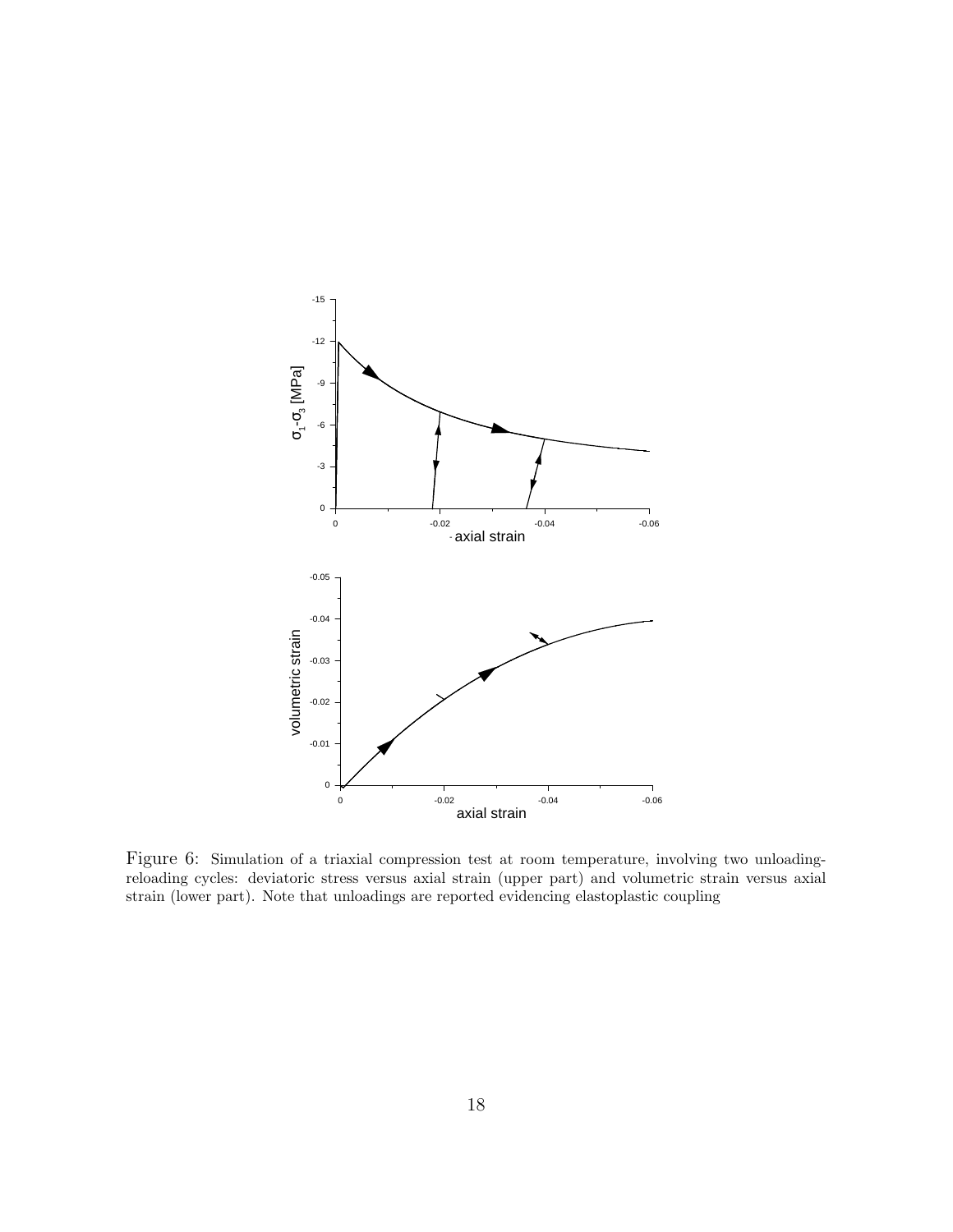## 333 5 Conclusions

 Thermo-elasto-plastic coupling is a constitutive framework in which temperature influ- ences both plastic flow and elastic stiffness of the material, but, independently of temper- ature, the former also influences the latter. For materials such as refractories, concrete, and rocks, this 'cross coupling' between temperature, plastic flow and elasticity is related to the fact that plastic flow is a macroscopic effect generated by the development of the collective response of a series of microdamage sources (pore collapse, sliding between grains, for instance), so that it influences the elastic response (which is sensitive to the amount of microdamage). Although temperature may accelerate microdamage it may also produce a self-healing effect through the melting of some constituents.

 Thermo-elasto-plastic coupling has been derived with two procedures, one involving isothermal and the other involving adiabatic elastic moduli. The influence of temperature and plastic flow on the elastic stiffness has been clearly separated and commented. A final example of the application to sintered alumina has shown the capabilities of this model to describe the behaviour of refractories at high temperature or of sintering of ceramic powders.

349 Acknowledgements Financial support form the EU research project PIAPP-GA-2013-609758-HOTBRICKS is gratefully acknowledged.

## References

- [1] Argyris, J.H., Faust, G., Szimmat, J., Warnake, P., Willam, K. (1974) Recent de- velopment in finite element analysis of prestressed concrete reactor vessels. Nuclear Engineering and Design 28, 42-75.
- [2] Benallal, A. and Bigoni, D. (2004) Effects of temperature and thermo-mechanical couplings on material instabilities and strain localization of inelastic materials. J. Mech. Phys. Solids , 52, 725-753.
- [3] Bigoni D. (2012) Nonlinear Solid Mechanics Bifurcation Theory and Material In-stability. Cambridge University Press, 2012, ISBN:9781107025417.
- [4] Bigoni, D. and Hueckel, T. (1991) Uniqueness and localization II. Coupled elastoplas-ticity. Int. J. Solids Structures 28, 215-224.
- [5] Capurso, M. (1979) Extremum theorems for the solution of the rate problem in elastic-plastic fracturing structures. J. Struct. Mech. 7, 411-434.
- [6] Collins, I.F. and Houlsby, G.T. (1997) Application of thermomechanical principles to the modelling of geotechnical materials. Proc. Royal Soc. A-Math. Eng. Sc. 453, 1964, 1975-2001.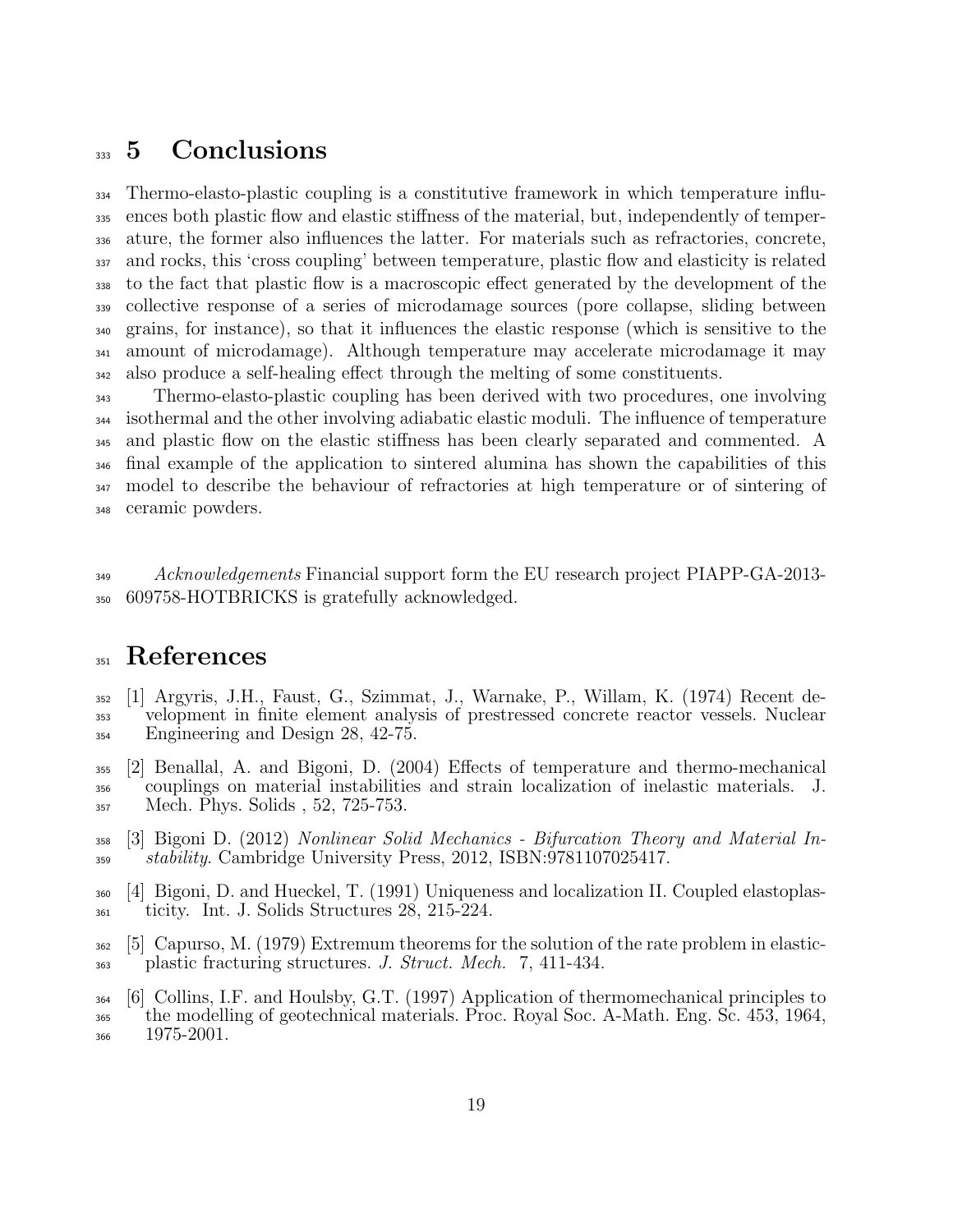[7] Cooper, A.R. and Eaton, L.E. (1962) Compaction behavior of several ceramic pow-ders. J. Am. Ceram. Soc. 45, 97101.

 [8] Damhof, F. Brekelmans, W.A.M., Geers, M.G.D. (2011) Predictive FEM simulation 370 of thermal shock damage in the refractory lining of steelmaking installations. J. Ma-terials Proc. Technology 211, 20912105.

- [9] De Faoite, D., Browne, D.J., Chang-Diaz, F.R., Stanton, K.T. (2012) A review of the processing, composition, and temperature-dependent mechanical and thermal proper-ties of dielectric technical ceramics. Journal of Materials Science 47 (10), 4211-4235.
- [10] Galuppi, L. and Deseri, L. (2014) Combined effects of interstitial and Laplace pres- sure in hot isostatic pressing of cylindrical specimens. J. Mech. Materials Structures 9, 51-86.
- [11] Fischer, G.J, and Paterson, M.S. (1989) Dilatancy during rock deformation at high temperatures and pressures. J. Geoph. Res., 94, B12, 17607-17617.
- $380 \quad [12]$  Gajo, A. and Bigoni, D. (2008) A model for stress and plastic strain induced nonlin-ear hyperelastic anisotropy in soils. Int. J. Num. Anal. Meth. Geomech. 32, 833-861.
- [13] Gajo, A. and Cecinato, F. (2015) Some considerations about selection of free-energy density function of refractory materials. In preparation.
- [14] Gajo, A., Bigoni, D. and Muir Wood, D. (2004) Multiple shear band development and related instabilities in granular materials. J. Mech. Phys. Solids 52, 2683-2724.
- [15] Gajo, A., Muir Wood, D. and Bigoni, D. (2007) On certain critical material and testing characteristics affecting shear band development in sand. Géotechnique 57, 449-461.
- [16] Hueckel, T., (1975) On plastic flow of granular and rock-like materials with variable  $_{390}$  elasticity moduli. *Bull. Pol. Acad. Sci.*, Ser. Techn. 23, 405-414.
- [17] Hueckel, T. (1976) Coupling of elastic and plastic deformation of bulk solids. Mec-canica 11, 227-235.
- [18] Hueckel, T. and Maier, G. (1977) Incremental boundary value problems in the pres- ence of coupling of elastic and plastic deformations: a rock mechanics oriented theory. Int. J. Solids Structures 13, 1-15.
- [19] Joliff, Y. Absi, J. Huger, M. and Glandus, J. (2008) Experimental and numerical study of the elastic modulus vs temperature of debonded model materials. Comp. Mat. Sc. 44, 826-831.
- [20] Kodur, V. (2014) Properties of Concrete at Elevated Temperatures. ISRN Civil Engineering, Vol. 2014, Article ID 468510.
- [21] Maier, G. and Hueckel, T. (1979) Non associated and coupled flow-rules of elasto- $\mu_{402}$  plasticity for rock-like materials. Int. J. Rock Mech. Min. Sci. 16, 77-92.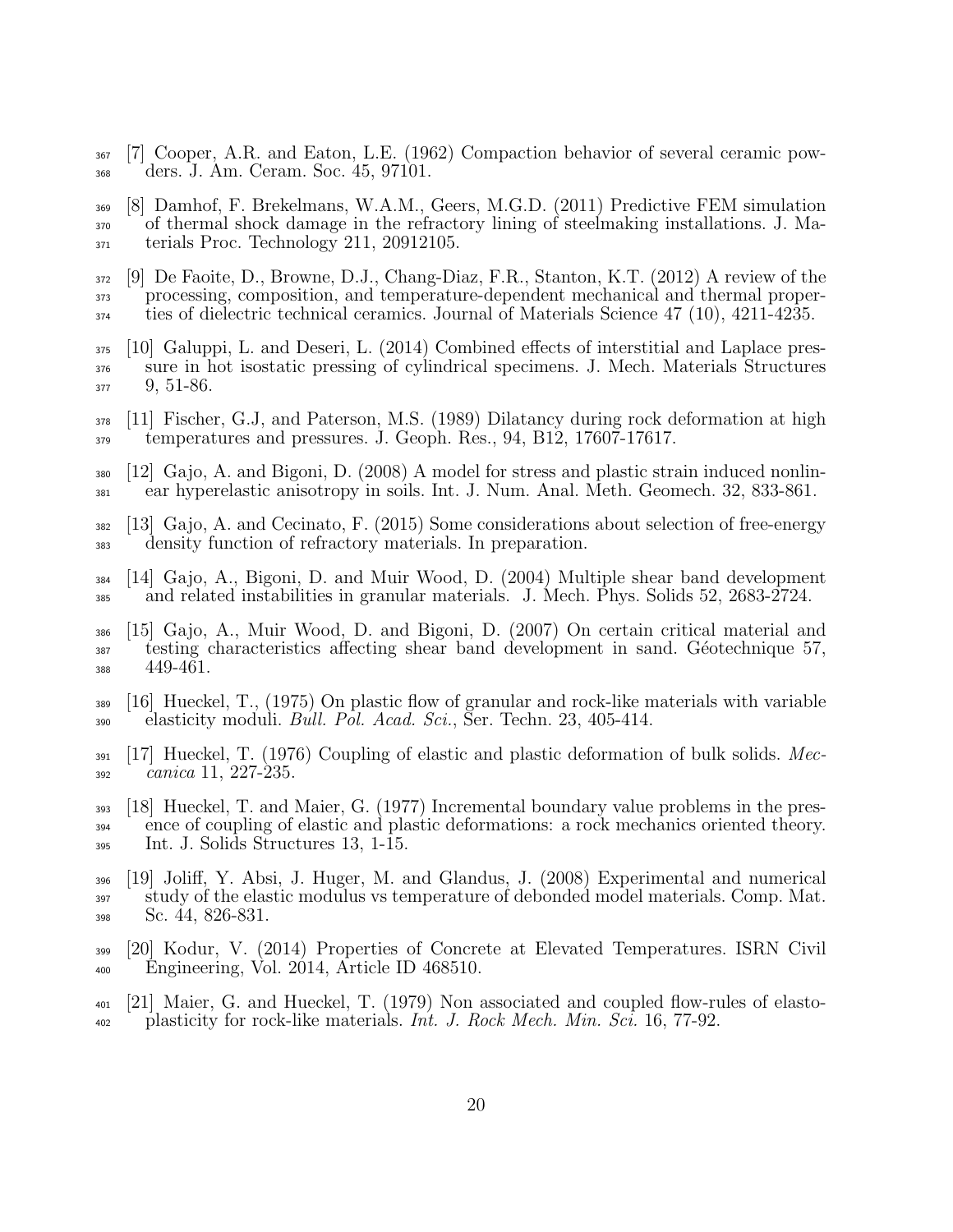- [22] Olevsky, E., Molla, T.T., Frandsen, H.L., Bjork, R., Esposito, V. Ni, D.W., Ilyina, A., Pryds, N. (2013) Sintering of Multilayered Porous Structures: Part I-Constitutive Models. J. Am. Cer. Soc. 96, 2657-2665.
- [23] Piccolroaz, A., Bigoni, D. and Gajo, A. (2006) An elastoplastic framework for granu- lar materials becoming cohesive through mechanical densification. Part I - small strain formulation. Eur. J. Mechanics-A/Solids 25, 334-357.
- [24] Piccolroaz, A., Bigoni, D. and Gajo, A. (2006) An elastoplastic framework for gran- ular materials becoming cohesive through mechanical densification. Part II - the for- mulation of elastoplastic coupling at large strain. Eur. J. Mechanics-A/Solids 25, 358-369.
- [25] Stupkiewicz, S., Piccolroaz, A. and Bigoni, D. (2015) Finite-strain formulation and FE implementation of a constitutive model for powder compaction. Comput. Meth. Appl. Mech. Engrg. 283, 856-880.
- [26] Stupkiewicz, S., Denzer, R., Piccolroaz, A. and Bigoni, D. (2014) Implicit yield function formulation for granular and rock-like materials. Computational Mechanics 54, 1163-1173.
- [27] Truesdell, C., Toupin, R.A. (1960) The classical field theories. In: Encyclopedia of  $_{420}$  Physics (Edited by S. Flügge) III/1, Springer-Verlag, Berlin.
- [28] Werner, J., Aneziris, C.G., Dudczig, S. (2013) Young's Modulus of Elasticity of Carbon-Bonded Alumina Materials up to 1450 degrees C. Journal of the American Ceramic Society 96(9), 2958-2965.
- [29] Ziegler, H. (1983) An introduction to thermomechanics, 2nd edn. Amestardam: North-Holland.